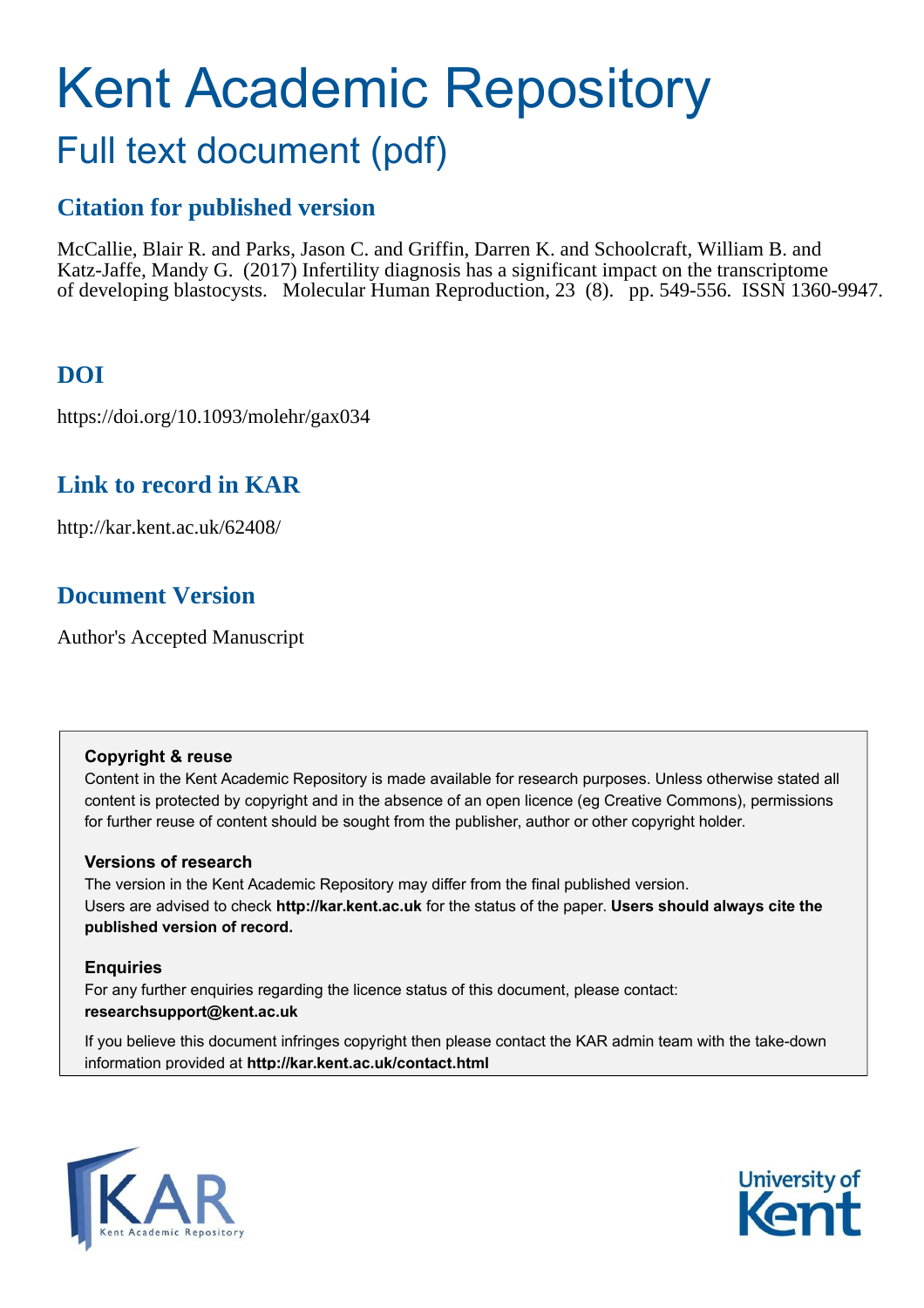| $\mathbf 1$                                              | Infertility Diagnosis has a Significant Impact on the Developing Blastocyst's                                                                                                  |  |  |  |  |
|----------------------------------------------------------|--------------------------------------------------------------------------------------------------------------------------------------------------------------------------------|--|--|--|--|
| $\overline{2}$                                           | <b>Transcriptome</b>                                                                                                                                                           |  |  |  |  |
| 3                                                        |                                                                                                                                                                                |  |  |  |  |
| 4                                                        | Running title: Infertility diagnosis impacts blastocyst transcriptome                                                                                                          |  |  |  |  |
| 5                                                        |                                                                                                                                                                                |  |  |  |  |
| 6<br>$\overline{7}$<br>8<br>$\boldsymbol{9}$<br>10<br>11 | Authors: Blair R McCallie*+1, 2<br>Jason C Parks <sup>+1, 2</sup><br>Darren K Griffin <sup>2</sup><br>William B Schoolcraft <sup>3</sup><br>Mandy G Katz-Jaffe <sup>1, 3</sup> |  |  |  |  |
| 12                                                       | <sup>1</sup> Fertility Labs of Colorado, Lone Tree, CO, USA                                                                                                                    |  |  |  |  |
| 13                                                       | <sup>2</sup> University of Kent, Canterbury UK                                                                                                                                 |  |  |  |  |
| 14                                                       | <sup>3</sup> Colorado Center for Reproductive Medicine, Lone Tree, CO, USA                                                                                                     |  |  |  |  |
| 15                                                       | *Corresponding author                                                                                                                                                          |  |  |  |  |
| 16                                                       | *These authors contributed equally to this work                                                                                                                                |  |  |  |  |
| 17                                                       |                                                                                                                                                                                |  |  |  |  |
| 18                                                       |                                                                                                                                                                                |  |  |  |  |
| 19                                                       |                                                                                                                                                                                |  |  |  |  |
| 20                                                       |                                                                                                                                                                                |  |  |  |  |
| 21                                                       |                                                                                                                                                                                |  |  |  |  |
| 22                                                       |                                                                                                                                                                                |  |  |  |  |
| 23                                                       |                                                                                                                                                                                |  |  |  |  |
| 24                                                       |                                                                                                                                                                                |  |  |  |  |
| 25                                                       |                                                                                                                                                                                |  |  |  |  |
| 26                                                       |                                                                                                                                                                                |  |  |  |  |
| 27                                                       |                                                                                                                                                                                |  |  |  |  |
| 28                                                       |                                                                                                                                                                                |  |  |  |  |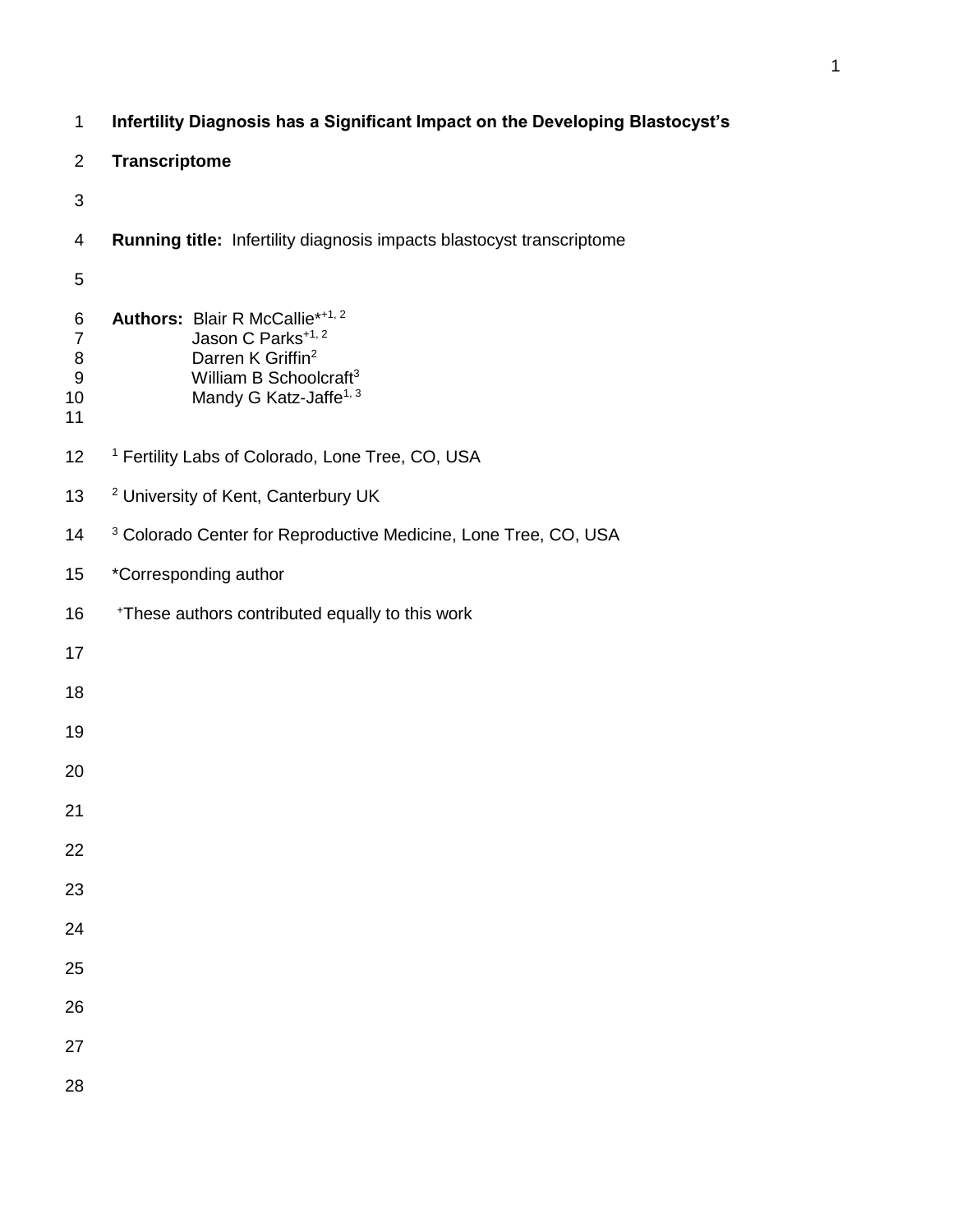#### **Abstract**

 Infertility is a disease that affects 1 out of 6 reproductive-age couples. The causes are diverse including, but not limited to, polycystic ovaries (PCO), male factor (MF), and when all sources have been ruled out, the couple is defined as having unexplained infertility. While each etiology is distinct, they are all typically associated with lower implantation potential and poorer pregnancy outcomes. The aim of this study was to characterize the global transcriptome of human blastocysts, from patients presenting with specific infertility etiologies, to elucidate novel biological pathways that may influence downstream implantation. Surplus, cryopreserved, day 5 blastocysts of transferrable quality were donated with Institutional Review Board (IRB) approval and patient consent for transcriptome microarray analysis. The human blastocyst transcriptome contained 13,136 annotated genes with the most significant alteration observed for blastocysts derived from infertile PCO patients. 869 genes were differentially expressed in PCO blastocysts, 348 in MF blastocysts, and 473 in blastocysts from unexplained etiology compared to fertile, donor controls (P<0.05; >2-fold). Validation utilizing real-time quantitative PCR was performed on genes belonging to enriched pathways including: BCL2L10, HSPA1A, HSPA1B, ATF3, FGF9, LEFTY1, LEFTY2, GDF15, INHBA, AJAP1, CDH9, and LAMA4 (P<0.05; >2-fold). Functional annotation of biological and molecular processes revealed both similarities, as well as differences, across the infertility groups. All etiologies displayed transcriptome alterations in signal transducer activity, receptor binding, reproduction, cell adhesion, and response to stimulus. However, blastocysts from PCO patients were also enriched for apoptosis while MF blastocysts displayed enrichment for cancer processes. Blastocysts from couples with unexplained infertility were enriched for pathways related to various disease states which included mTOR and adipocytokine signaling. In conclusion, underlying patient infertility diagnosis is reflected in the blastocyst transcriptome, which may then impact developmental competence and implantation outcomes. Ongoing research could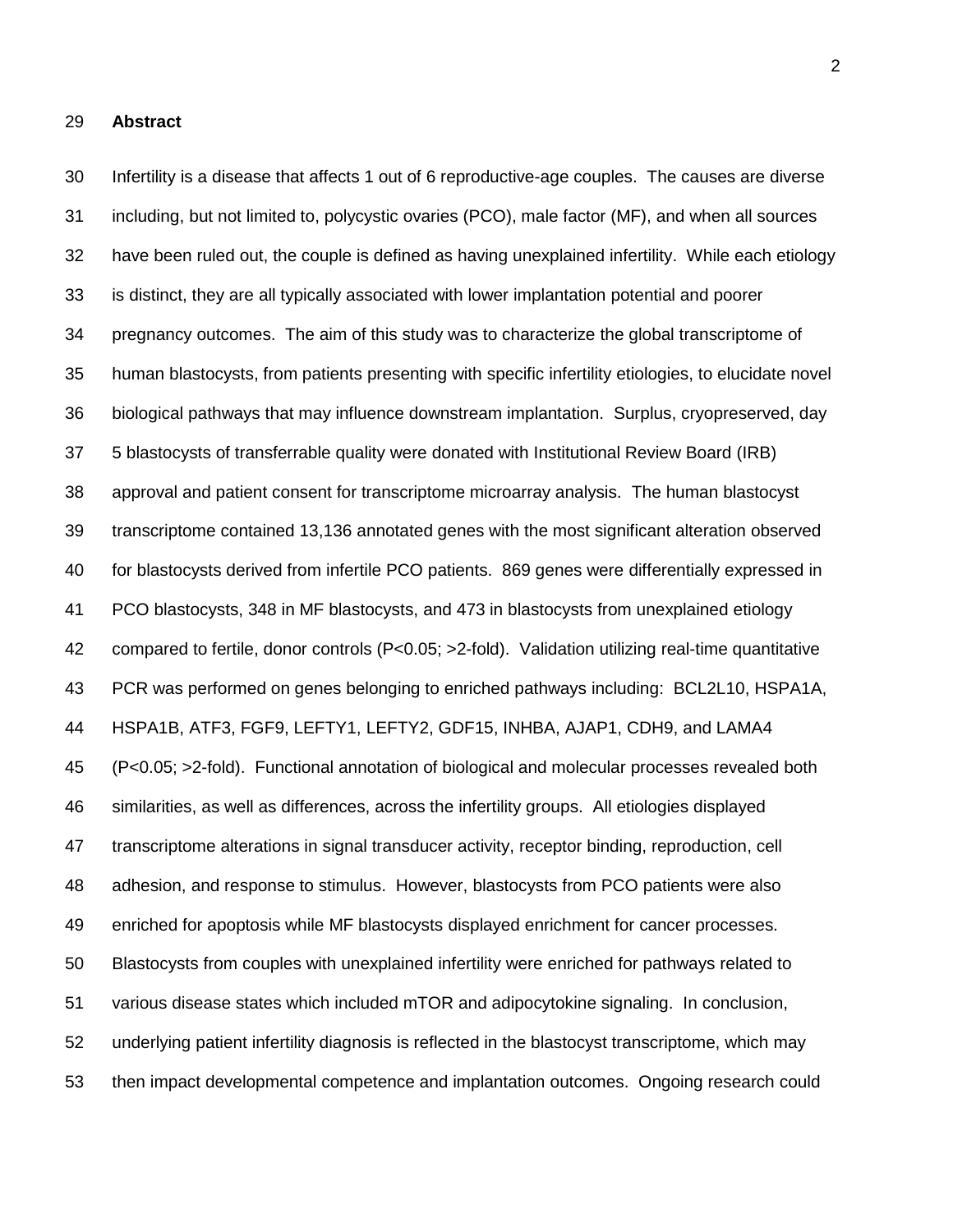| 54         | result in the development of new laboratory or clinical therapies, improving patient diagnosis |  |  |  |  |
|------------|------------------------------------------------------------------------------------------------|--|--|--|--|
| 55         | and management.                                                                                |  |  |  |  |
| 56         |                                                                                                |  |  |  |  |
| 57         | Keywords: polycystic ovaries, male factor, unexplained Infertility, transcriptome, gene        |  |  |  |  |
| 58         | expression                                                                                     |  |  |  |  |
| 59         |                                                                                                |  |  |  |  |
| 60         |                                                                                                |  |  |  |  |
| 61         |                                                                                                |  |  |  |  |
| 62         |                                                                                                |  |  |  |  |
| 63         |                                                                                                |  |  |  |  |
| 64         |                                                                                                |  |  |  |  |
| 65         |                                                                                                |  |  |  |  |
| 66         |                                                                                                |  |  |  |  |
| 67         |                                                                                                |  |  |  |  |
| 68         |                                                                                                |  |  |  |  |
| 69         |                                                                                                |  |  |  |  |
| $70\,$     |                                                                                                |  |  |  |  |
| $71$       |                                                                                                |  |  |  |  |
| $72\,$     |                                                                                                |  |  |  |  |
| $73\,$     |                                                                                                |  |  |  |  |
| 74         |                                                                                                |  |  |  |  |
| 75         |                                                                                                |  |  |  |  |
| ${\bf 76}$ |                                                                                                |  |  |  |  |
| $77\,$     |                                                                                                |  |  |  |  |
| ${\bf 78}$ |                                                                                                |  |  |  |  |
| 79         |                                                                                                |  |  |  |  |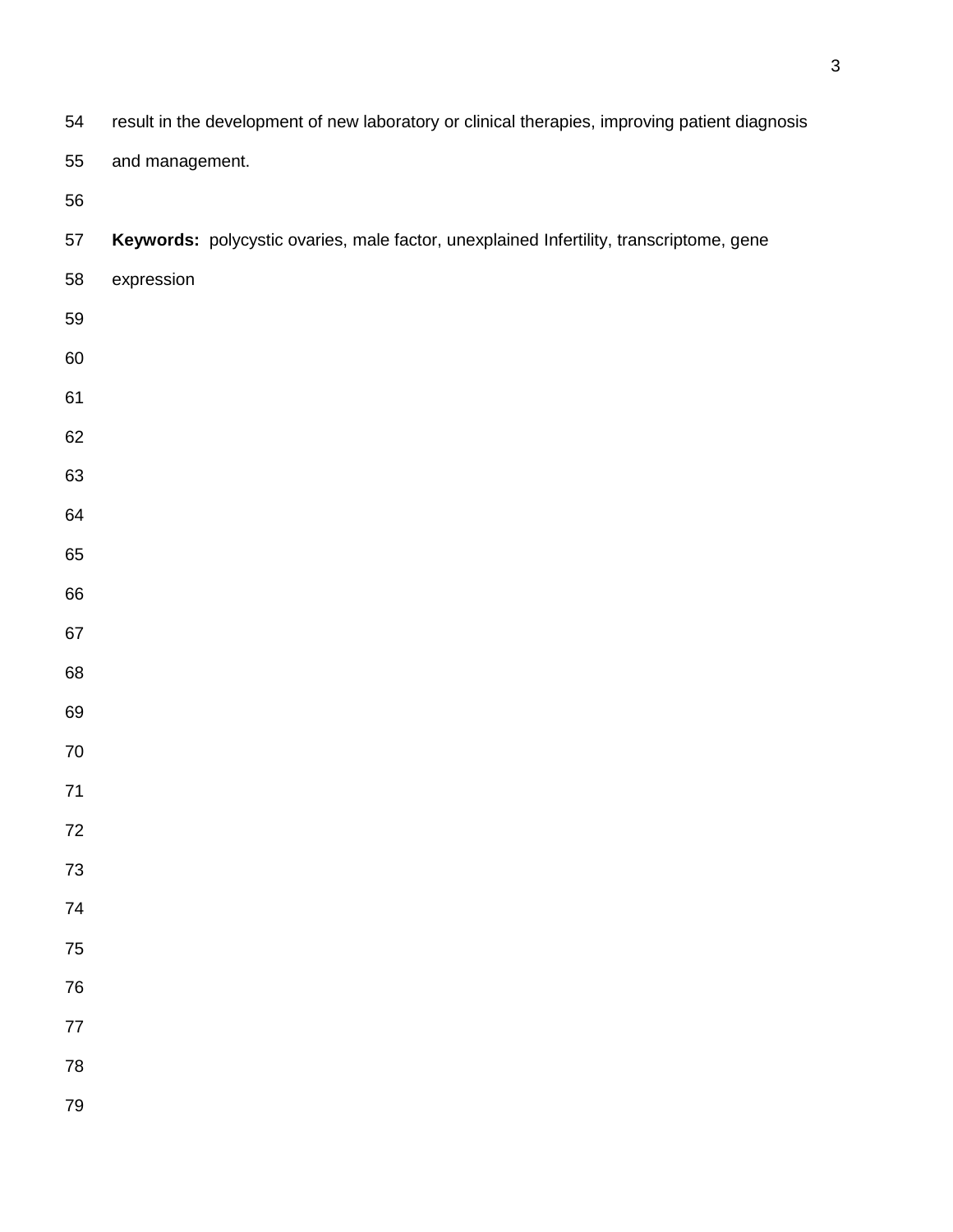#### **Introduction**

 The World Health Organization (WHO) estimates that 1 out of 6 couples struggle with infertility and the origins are equally distributed between male and female. There are many different causes of infertility including, among others, polycystic ovaries (PCO) and male factor 84 (MF). Infertility can be the result of a variety of problems ranging from genetic to hormonal and even environmental. When all known sources have been ruled out, the couple is defined as idiopathic or unexplained.

 Polycystic ovarian syndrome (PCOS) is the most common endocrine disorder in women 88 of reproductive age and a major cause of female factor infertility [\(Sirmans and Pate, 2013\)](#page-19-0). It is the result of hormonal imbalances, typically excess androgen production, which lead to rare or irregular ovulation [\(Krishnan and Muthusami, 2017\)](#page-17-0). Unlike PCOS, women diagnosed with polycystic ovaries (PCO) do not have a metabolic condition but have ovaries with abnormally high follicle counts and can still possess hormonal imbalances. PCO is far more common than PCOS, affecting anywhere from 20-30% of the population and the causes are largely unknown [\(Koivunen et al. , 1999\)](#page-17-1). PCO patients are often infertile due to anovulation, thereby requiring assisted reproductive technologies (ART) to conceive. High miscarriage rates are associated with this infertility phenotype, as well as decreased fertilization after IVF, suggesting poorer quality oocytes and embryos [\(Hardy et al. , 1995\)](#page-17-2).

 Male factor infertility, which is almost always defined as abnormal semen analysis based on WHO guidelines, is solely responsible for 20-30% of human infertility and is a contributing factor in half of all couples presenting for ART [\(Agarwal et al. , 2015\)](#page-15-0). Problems with sperm production can originate from many different factors including hormonal, environmental, and even on a physical level within the testicle, causing problems with the seminiferous tubules. These tubules contain the Sertoli cells that act as nourishment for developing germ cells and are the location for spermatogenesis. Poor semen parameters have been shown to result in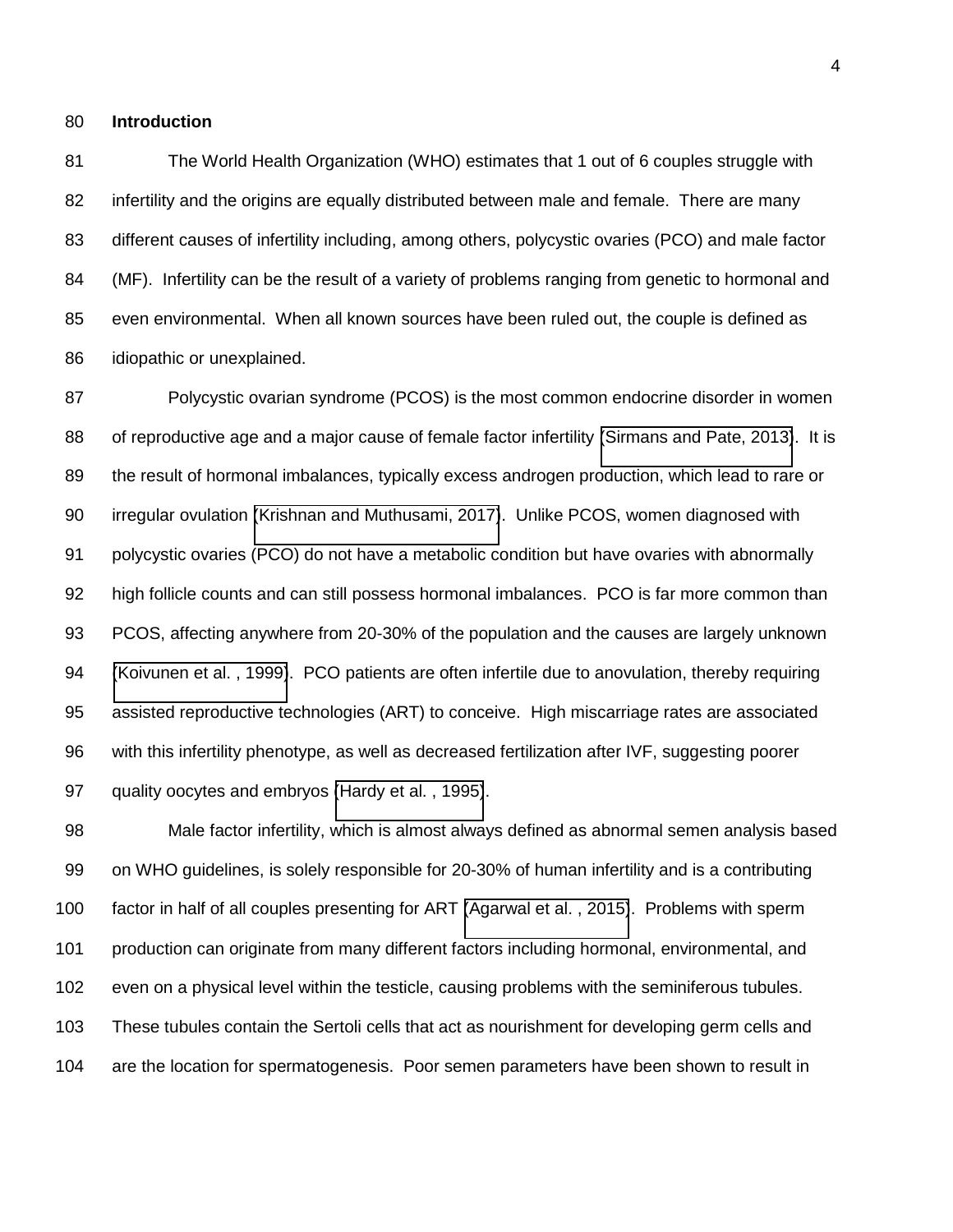delayed and failed fertilization, as well as compromised embryo development and quality [\(Janny](#page-17-3)  [and Menezo, 1994,](#page-17-3) [Ron-el et al. , 1991\)](#page-18-0).

 Unexplained infertility is diagnosed in about 15-30% of infertile couples and is difficult to treat due to the unknown underlying etiology [\(Practice Committee of the American Society for](#page-18-1)  [Reproductive, 2006\)](#page-18-1). It is defined as the inability to conceive after 12 months of regular, unprotected intercourse and when all recommended fertility assessments fail to reveal any anomaly [\(Quaas and Dokras, 2008\)](#page-18-2). Patients can present with varying infertility histories including multiple IVF failures, poor embryo development, as well as lengthy periods of infertility. 113 A retrospective review of 45 studies found that couples with this diagnosis have, on average, a 1-4% chance of achieving pregnancy during any given menstrual cycle without utilizing ART [\(Guzick et al. , 1998\)](#page-16-0). Nevertheless, 40-60% will spontaneously conceive within 3 years (depending on the female partner's age) and this rate can increase to as high as 75% with the use of ART [\(Daniela Galliano, 2015\)](#page-16-1). ART techniques can also potentially help further address 118 the cause of infertility in these patients (i.e. low fertilization rates, embryo fragmentation, abnormal oocytes, etc.) as well as improve time to conception.

 A fertilized oocyte must not only facilitate the syngamy of the male and female genomic contributions but also undergo a series of cellular divisions before embryonic genome activation is initiated [\(Fragouli et al. , 2013\)](#page-16-2). Both the timing of the activation, as well as the synchrony of genes activated, must be accurately controlled to produce a blastocyst stage embryo that is viable and developmentally competent for implantation to occur [\(Latham and Schultz, 2001\)](#page-17-4). In the mouse model, studies have observed two waves of embryonic gene transcription, the first corresponding to zygotic genome activation which occurs at the 1-2 cell stage, and the second occurring during the morula-to-blastocyst transition [\(Hamatani et al. , 2004a\)](#page-16-3). While these transcriptional events are similar in the human embryo, the timing is different with the zygotic genome activation occurring at the 4-8 cell stage [\(Niakan et al. , 2012\)](#page-18-3). Any irregularities during this critical time can lead to embryos that are incompetent and unable to implant.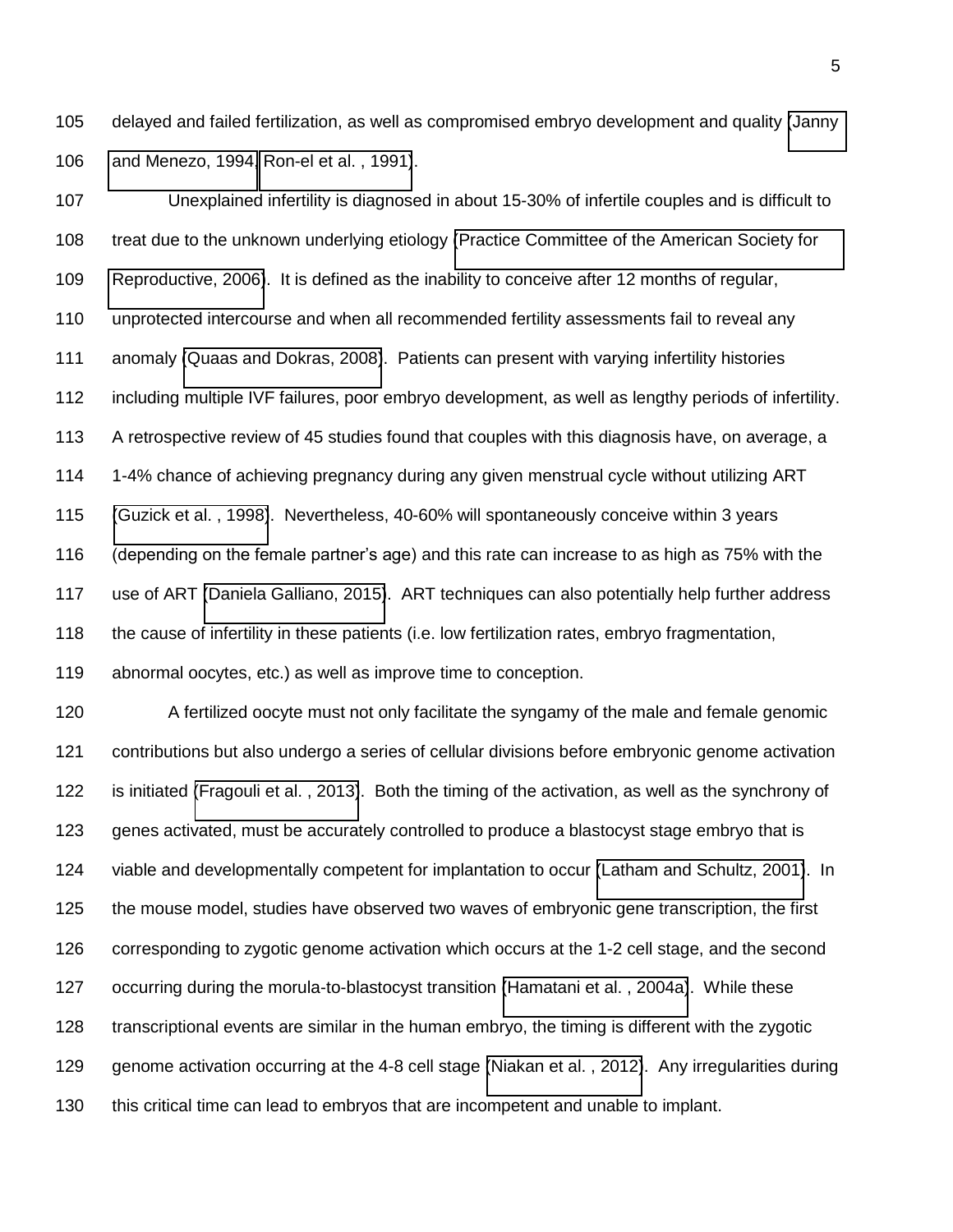The interactions between the blastocyst and the uterus that result in successful implantation are directed by an equally complex molecular dialogue [\(Fitzgerald et al. , 2008\)](#page-16-4). Uterine receptivity has been extensively studied on all molecular levels, including the cross-talk between the embryo and endometrium which is quite extensive and results in an environment ideal for embryo adhesion and placentation [\(Miravet-Valenciano et al. , 2015\)](#page-18-4). It has also been shown that viable mouse embryos have a specific gene expression profile that favors uterine attachment and invasion of the maternal endometrium. Chaen et al. found that ovarian estrogen indirectly coordinates mouse blastocyst adhesion through integrin activation in the blastocyst [\(Chaen et al. , 2012\)](#page-15-1). Additionally, a mammalian model for blastocyst activity has shown that specific molecular signaling directs either blastocyst activation or dormancy, affecting implantation competency [\(Hamatani et al. , 2004b\)](#page-16-5). Our lab has previously reported that differential mouse trophectoderm gene expression following embryo biopsy is associated with murine blastocyst implantation success. Specifically, higher gene expression of B3gnt5, Cdx2, Eomes, and Wnt3a were predictive of sustained implantation. In contrast, decreased gene expression of Eomes and Wnt3a were associated with absorption or pregnancy loss and decreased gene expression of B3gnt4 and Cdx2 were observed with negative outcomes [\(Parks](#page-18-5)  [et al. , 2011\)](#page-18-5).

 There is limited knowledge of the human preimplantation embryo transcriptome and how it correlates to pregnancy outcomes. Jones et al. examined the transcriptome of human trophectoderm biopsies and identified more than 7000 transcripts expressed exclusively in viable blastocysts [\(Jones et al. , 2008\)](#page-17-5). A more recent study performed single-cell RNA sequencing on both human and mouse preimplantation embryos to determine a dataset of genes that are important for pluripotency [\(Blakeley et al. , 2015\)](#page-15-2). Ongoing transcriptome analysis in our lab revealed differential gene expression from blastocysts obtained from PCO women compared with donor controls. Over 800 genes were found to be disrupted in these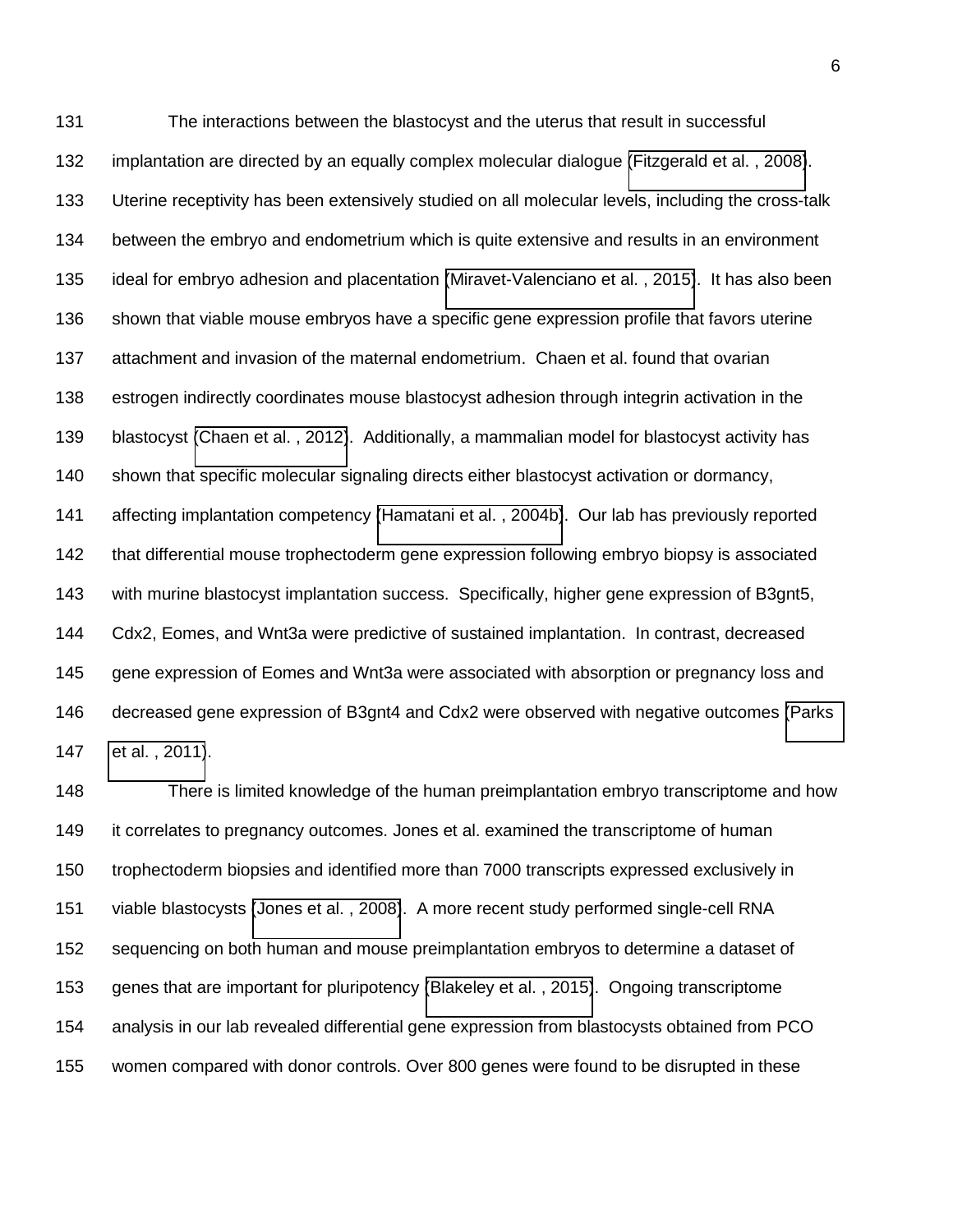PCO blastocysts in addition to 12 altered protein biomarkers, demonstrating a link between patient infertility phenotype and embryo development [\(Katz-Jaffe et al. , 2010\)](#page-17-6).

 The objective of the present study was to further explore the global transcriptome of human blastocysts from patients with differing infertility etiologies, specifically PCO, male factor, and unexplained infertility, to uncover novel biological pathways associated with their infertility that may influence downstream implantation outcomes. These findings will further our understanding of the impact of infertility diagnoses on the embryonic molecular signature at the time of implantation, and may lead to refined lab-based and clinical approaches for improving IVF outcomes.

#### **Materials and Methods**

#### **Human blastocysts**

 Surplus, cryopreserved, anonymous, human blastocysts from IVF patients with specific infertility diagnoses were donated with Institutional Review Board (IRB) consent. All embryos were considered to be transferable quality with a grade of 3BB or better on day 5 of embryo development [\(Gardner and Schoolcraft, 1999\)](#page-16-6). Either slow freezing or vitrification protocols were used to cryopreserve the blastocysts [\(Kuwayama, 2007,](#page-17-7) [Veeck et al. , 2004\)](#page-19-1) which were grouped according to a single distinct infertility diagnosis: n=50 young donor oocyte controls with no male factor infertility; n=50 polycystic ovaries (PCO); n=50 male factor infertility (MF); and n=50 unexplained infertility (UE). Every blastocyst used in this study came from a different patient (female <38 years old, male <40 years old) and all patients had successful pregnancies from the same IVF cohort as the blastocyst used for research. Patients diagnosed with PCO had polycystic ovaries confirmed by ultrasound but did not have any endocrine or metabolic abnormalities, as determined by androgen levels, fasting glucose and insulin levels, and oral glucose tolerance testing. MF infertility patients were all diagnosed based on WHO guidelines as oligoasthenoteratozoospermia with sperm concentration <15 million/ml, motility <32%, and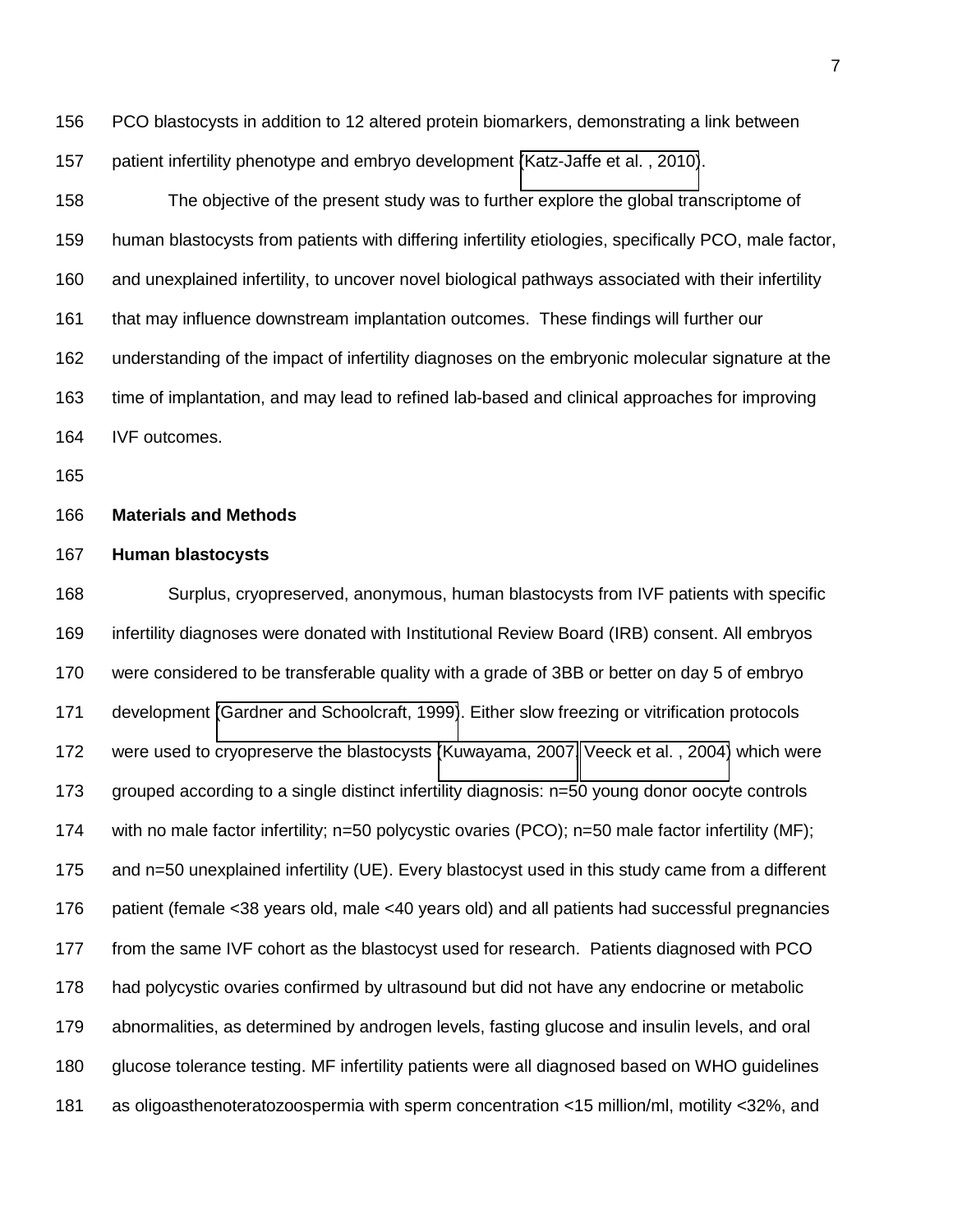<4% normal morphology. UE infertility was defined following a negative fertility workup which included normal semen analysis, normal ovarian reserve testing, and normal uterine assessment with no prior failures or missed abortions.

#### **Blastocyst thaw and RNA isolation**

 Blastocysts were either thawed or warmed using routine laboratory procedures, with an overall 95% survival rate. Blastocysts in each distinct infertility diagnosis group were pooled (n=25 per pool, 2 pools per group) and RNA was isolated using the PicoPure RNA Isolation Kit (ThermoFisher Scientific, Grand Island NY) per the manufacturer's instructions with minor modifications. Briefly, blastocysts were lysed in 10ul of Extraction Buffer before adding 1 volume of 70% ethanol and binding to a silica-based membrane. Samples were then washed and on-column deoxyribonuclease treated (Qiagen, Valencia CA) prior to elution in 20ul and 193 storage at  $-80^{\circ}$ .

#### **Microarray hybridization**

 Isolated RNA from each group was reverse transcribed, amplified, and labeled using the LowInput QuickAmp Labeling Kit (Agilent Technologies, Santa Clara CA). Quantification and quality of total RNA was performed using the High Sensitivity RNA ScreenTape on a 4200 TapeStation System (Agilent Technologies). Quantification and specific activity of labeled cRNA was determined using the NanoDrop® ND-1000 spectrophotometer (ThermoFisher Scientific). 600ng of cRNA was then applied to the SurePrint G3 Human Gene Expression Microarray containing 50,599 biological features (Agilent Technologies) per the manufacturer's 202 instructions and hybridized in a rotating oven for 17 hours at 65°C. Arrays were washed and then scanned using a DNA Microarray Scanner C (Agilent Technologies). Feature Extraction software was utilized to extract gene expression data (Agilent Technologies).

**Real-time quantitative PCR Validation** 

 RNA was reverse transcribed using the High-Capacity cDNA Reverse Transcription Kit (ThermoFisher Scientific). cDNA was diluted 1:5 in nuclease-free water and Real-time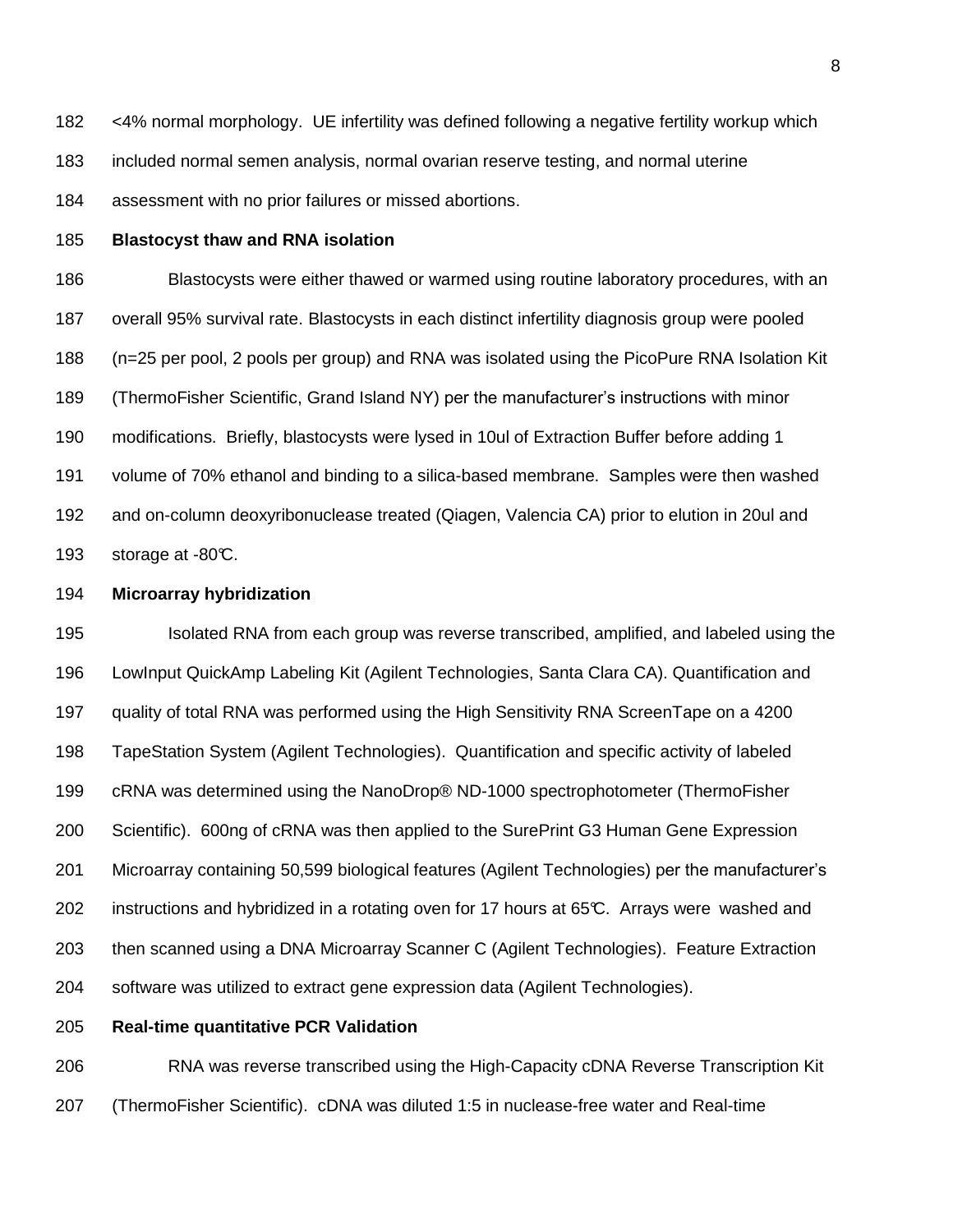quantitative PCR (RT-qPCR) was performed for validation of specific differentially expressed genes identified from the transcriptome analysis. Absolute expression was quantified relative to a standard curve using slope and PCR efficiencies and normalized to a stable housekeeping gene, GAPDH. Briefly, Power SYBR® Green PCR Master Mix (ThermoFisher Scientific) was combined with 5uM primer mix and 5ul diluted cDNA for a total volume of 25ul. The reaction 213 was incubated at 95°C for 10 minutes, followed by 40 cycles of amplification at 95°C f or 15 214 seconds and 60°C for 1 minute with a final dissociation stage for melt curve analysis.

#### **Statistical analysis**

 Transcript analysis was performed using GeneSpring software (version 7, Agilent Technologies), including principal component analysis (PCA), unsupervised hierarchical clustering, one way ANOVA and unpaired t-test with Benjamini-Hochberg correction (significance at P<0.05). qPCR analysis was performed with REST 2009 software (Qiagen) which uses the correction for exact PCR efficiencies with mean crossing point deviations between sample and control groups to determine an expression ratio that is tested for significance by a Pair Wise Fixed Reallocation Randomization Test. Significance was defined as P<0.05.

**Ethical approval** 

 All human participants were consented and this study was approved by an institutional review board.

**Results**

#### **The blastocyst transcriptome according to infertility diagnosis**

 The overall human blastocyst transcriptome contained 33,587 gene transcripts which included numerous splicing variants and isoforms, revealing 13,136 annotated genes. PCA and unsupervised hierarchical clustering distinguished each of the four blastocyst groups by their transcriptomes (Figure I). The most significant transcriptome variation was observed in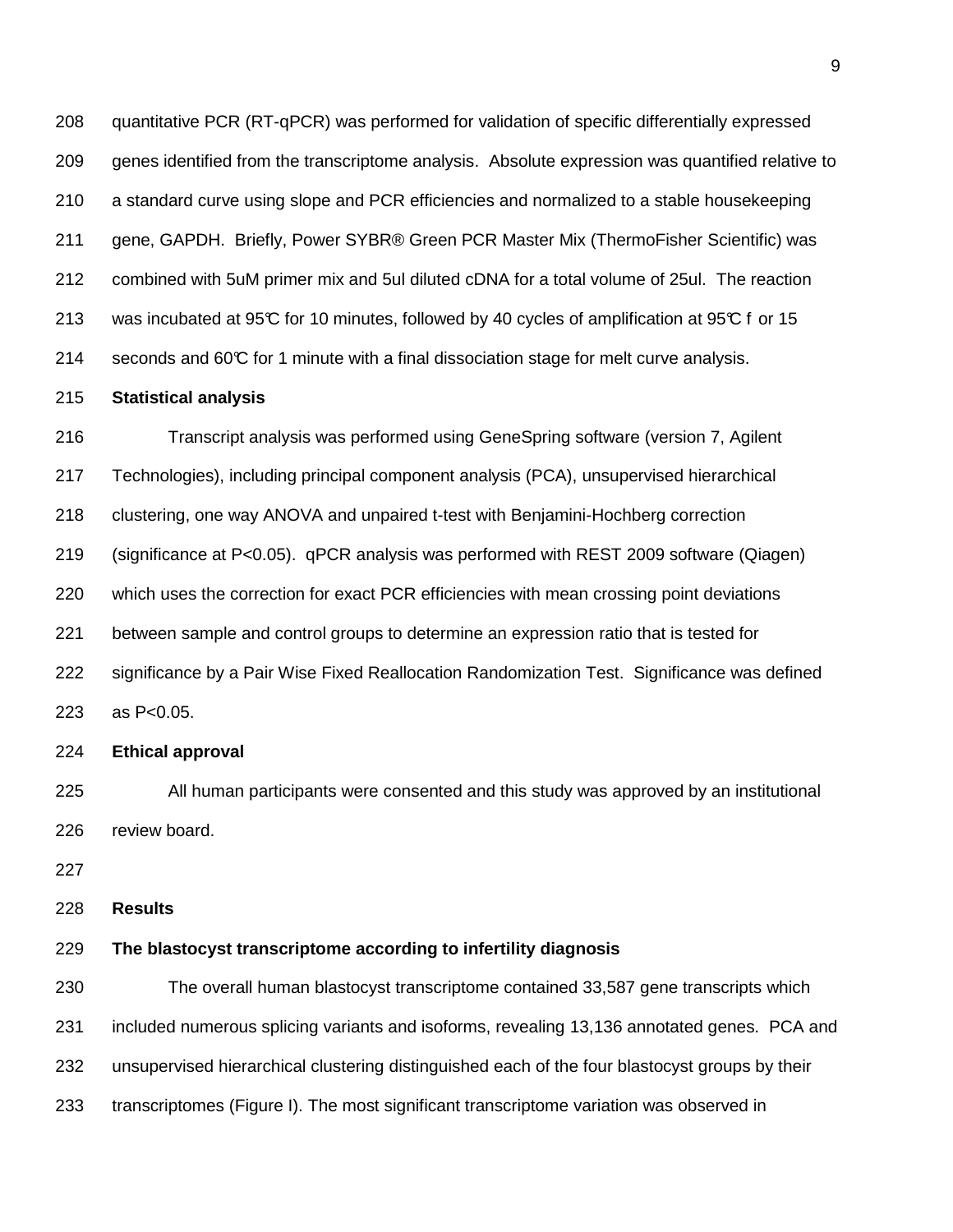blastocysts derived from infertile PCO patients. Compared to donor controls, significant differences in transcription (>2 fold; P<0.05) were observed for 869 genes in PCO blastocysts, 348 genes in MF blastocysts, and 473 genes in blastocysts from couples with unexplained infertility (Figure II). Both upregulation and downregulation were observed in each group: PCO  $238 = 647$  increased, 222 decreased; MF = 143 increased, 205 decreased; UE = 305 increased, 168 decreased (Table I).

Functional annotation of PCO blastocysts was performed using DAVID

 [\(https://david.ncifcrf.gov\)](https://david.ncifcrf.gov/) which revealed significant differences in gene ontology including: cell communication, differentiation and adhesion, reproduction, transcription factor activity, regulation of apoptosis, receptor binding, signal transducer activity, and response to hormone stimulus. Pathway analysis identified enriched biological processes with altered transcripts in PCO vs. control blastocysts (P<0.05) including gap junction proteins and genes involved in p53 signaling, calcium signaling, TGF-beta signaling, histidine metabolism, and apoptosis (Table I). Transcriptome analysis of MF blastocysts resulted in some similar gene ontology differences in relation to PCO blastocysts that included: signal transduction, regulation of apoptosis, cell adhesion, reproduction and receptor binding. Unique differences were also

 observed for MF including: response to stress, regulation of growth, and protein dimerization activity. Pathway analysis of MF vs. control blastocysts revealed enrichment in TGF-beta, ErbB,

B cell receptor and GnRH signaling (Table I).

 Functional annotation of UE blastocysts also had similar outcomes to PCO blastocysts in signal transducer activity, receptor binding, cell differentiation, adhesion and morphogenesis, reproduction, and response to stimulus, among others. Unique differences for UE included: oxidoreductase activity, protein dimerization activity, and monooxygenase activity. Pathway analysis of UE vs. control blastocysts had some similarities (TGF-beta signaling and focal adhesion) compared to the other two groups but many more differences including affected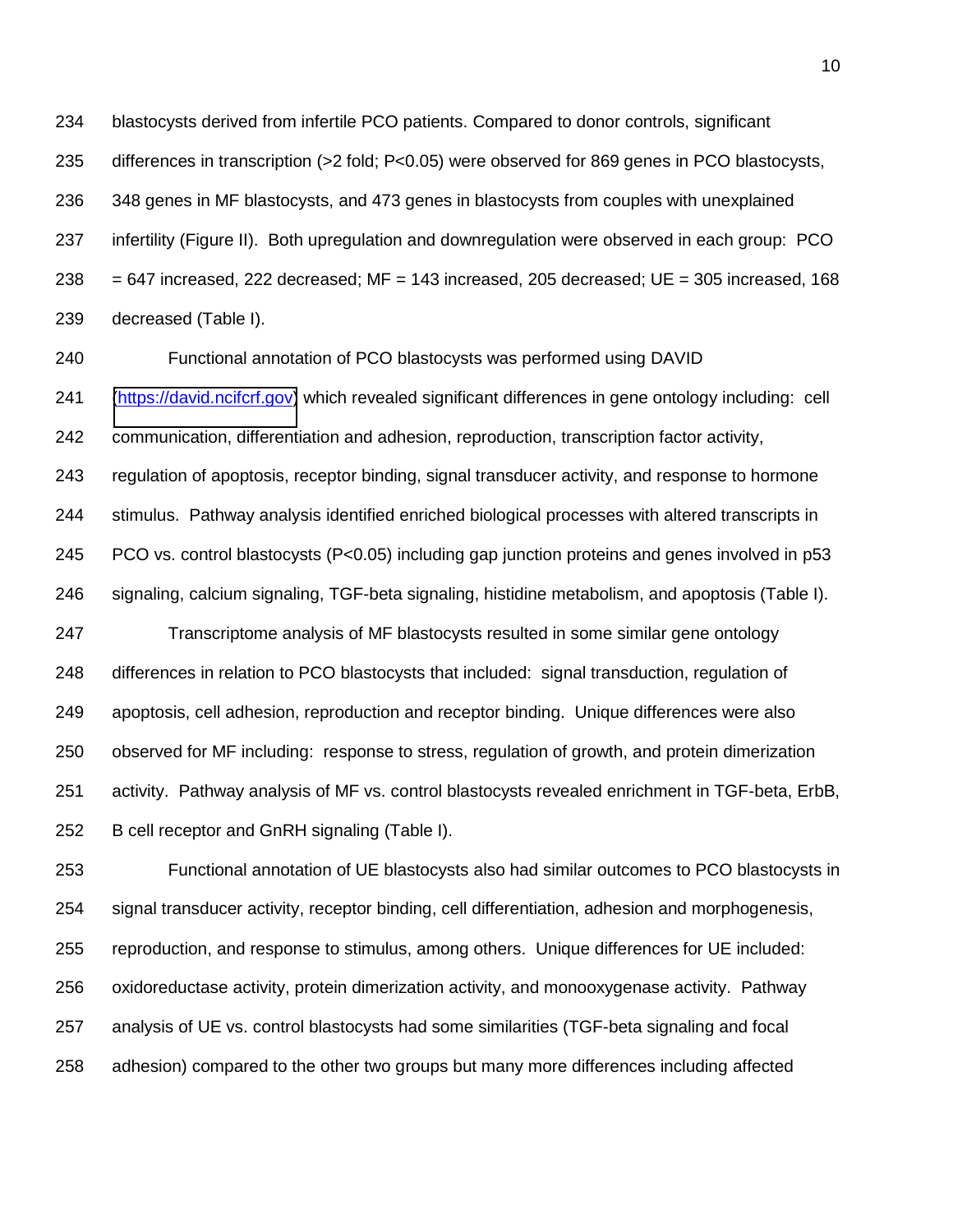pathways: Type I diabetes, antigen processing, leukocyte migration, autoimmune thyroid disease, systemic lupus erythematosus , mTOR signaling, and adipocytokine signaling (Table I).

#### **Microarray Validation**

 RT- qPCR was used to validate the microarray data by investigating the expression levels of genes involved in stress response, apoptosis, cell growth and adhesion, and embryonic development. qPCR results confirmed a significantly higher expression of the stress sensing protein activating transcription factor 3 (ATF3) in PCO blastocysts compared to donor controls (P<0.05) and lower levels of anti-apoptotic oocyte-inherited gene (BCL2L10) (P<0.05) and the heat shock proteins HSPA1A and HSPA1B (P<0.05; Figure III). Blastocysts from patients with MF infertility displayed an increased expression of growth differentiating factor 15 (GDF15) (P<0.05) and the cell proliferation regulator, INHBA (P<0.05; Figure IV) as observed in the microarray data. Additionally, reduced expression was validated in MF blastocysts for fibroblast growth factor 9 (FGF9) (P<0.05), and left-right determination factors 1 and 2 (LEFTY1, LEFTY2) (P<0.05; Figure IV). Three genes were also confirmed to have reduced expression in blastocysts with UE infertility as observed in the microarray data: Adherens Junctions Associated Protein 1 (AJAP1), cadherin 9 (CDH9), and Laminin Subunit Alpha 4 (LAMA4) (All P<0.05; Figure V).

#### **Discussion**

 This study highlighted that the human blastocyst transcriptome is significantly impacted by the type of patient infertility diagnosis (PCO, MF, and UE). All three of the infertility diagnoses shared transcriptome alterations, with PCO blastocysts displaying the greatest transcriptome variation. An altered blastocyst transcriptome has the potential to impact overall developmental competence, contributing to the infertility observed in patients with these etiologies.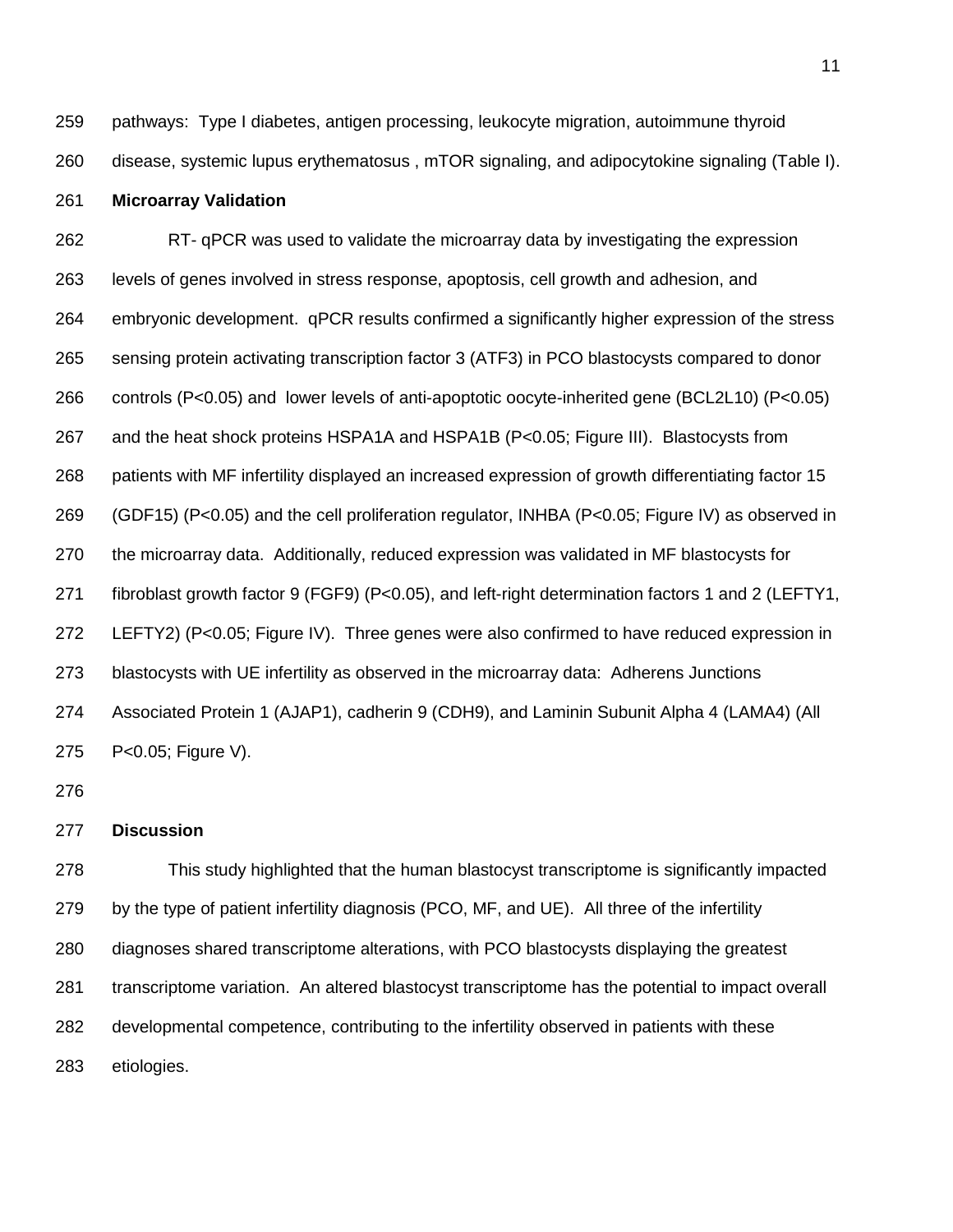The expression of genes involved in stress response and apoptosis were significantly different in PCO blastocysts compared to donor controls, suggesting a PCO environment has a significant impact on the developing blastocyst's transcriptome, including alterations in stress signaling pathways and the regulation of apoptosis. These findings are consistent with those of Wang et al, who reported differential expression of 650 transcripts in the ovaries of women with PCOS compared to normal ovaries and found similar alterations in pathways involved in stress response, apoptosis, and regulation of transcription [\(Wang et al. , 2014\)](#page-19-2). A higher expression of ATF3 and lower expression of BCL2L10, HSPA1A and HSPA1B in PCO blastocysts was observed in this study compared with donor controls. ATF3, a stress sensor, increases p53 protein levels and transcription of p53-responsive genes that result in either cell arrest and DNA repair or apoptosis [\(Yan et al. , 2005\)](#page-19-3), thereby maintaining DNA integrity. In the developing embryo, highly regulated apoptotic events are critical for embryo homeostasis and survival. The BCL2 proteins are both anti- and pro-apoptotic; BCL2L10 is an anti-apoptotic oocyte-inherited transcript and elimination of BCL2L10 accelerates oocyte death [\(Guillemin et al. , 2009\)](#page-16-7). HSPA1A and B are involved in embryonic genome activation and decreased expression has been observed in mammalian arrested embryos [\(Le Masson and Christians, 2011,](#page-17-8) [Pan et al. ,](#page-18-6)  [2014\)](#page-18-6). Likewise, gene expression analyses of oocytes from PCOS women also revealed reduced expression in these heat shock proteins [\(Wood et al. , 2007\)](#page-19-4). Decreased fertilization rates after IVF, as well as a higher risk of miscarriage are associated with the PCO infertility diagnosis. Altered expression levels of each of these genes in PCO may disrupt the normal balance of apoptosis in the pre-implantation embryo, with downstream consequences for implantation and developmental outcomes.

 Blastocysts derived from MF infertility were significantly altered for TGF-beta and ErbB signaling pathways which are crucial during cell growth and proliferation. GDF15 is a gene belonging to the TGF-beta superfamily and plays a role in regulating inflammatory and apoptotic pathways. The increased expression observed for GDF15 in MF blastocysts is associated with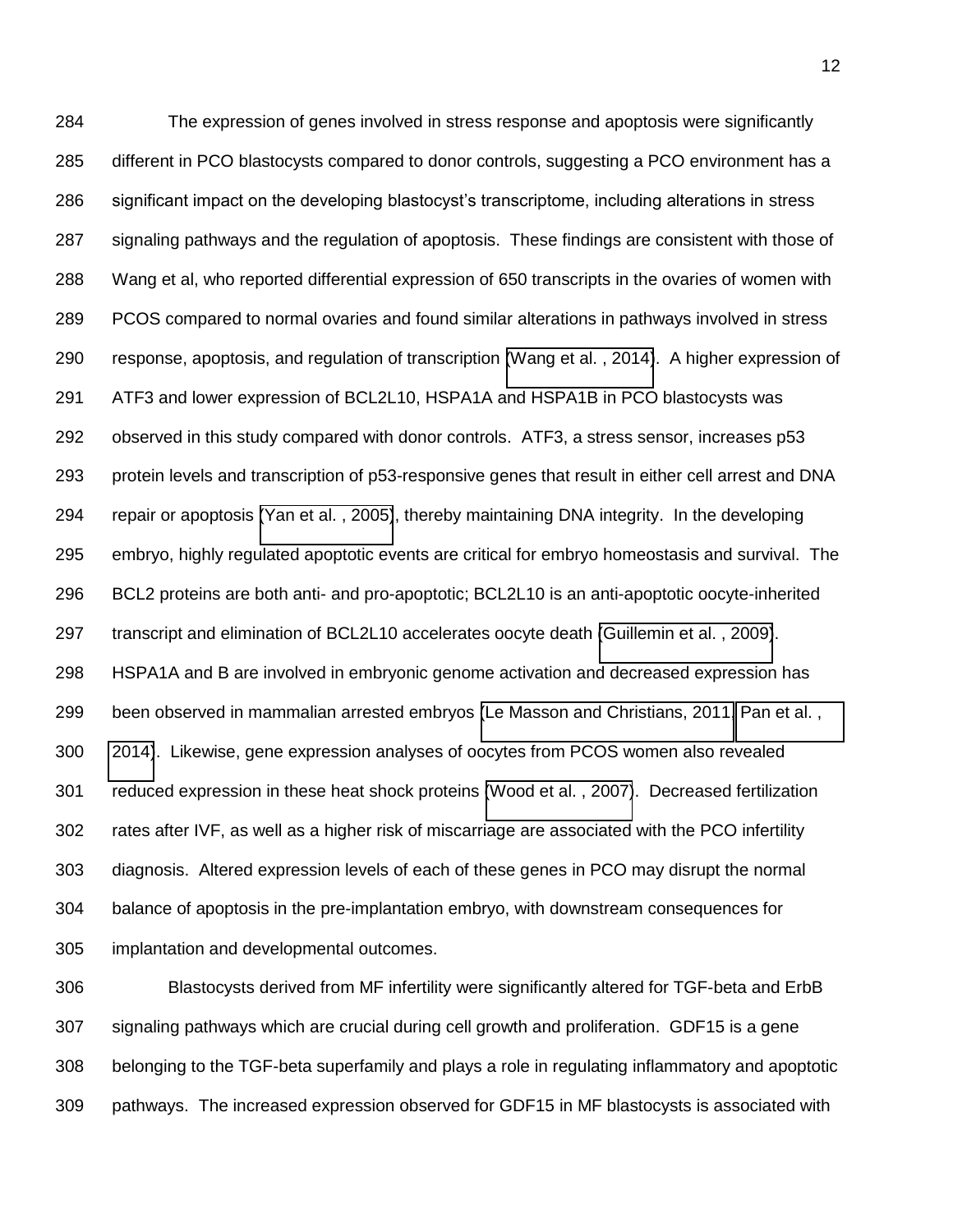numerous disease states including inflammation and oxidative stress. Likewise, INHBA, which encodes the same TGF-beta superfamily of proteins, was also found to have increased expression in MF blastocysts. It is a negative regulator of gonadal stromal cell proliferation, thus excess expression would lead to inappropriate decreases in cell proliferation which could negatively impact implantation potential. Decreased gene expression in MF blastocysts was observed for FGF9, LEFTY1, and LEFTY2. FGF9 is involved in many biological processes including embryo development, cell growth, and morphogenesis. It has been found to be required for stimulating Erk1/2 activation in differentiating spermatagonia [\(Tassinari et al. ,](#page-19-5)  [2015\)](#page-19-5). LEFTY proteins are critical in sustaining pluripotency and implicated in differentiation of embryonic stem cells [\(Khalkhali-Ellis et al. , 2016\)](#page-17-9). Inactive LEFTY has been shown to result in embryos that become entirely mesoderm and fail to develop [\(Hamada et al. , 2002\)](#page-16-8). Poor sperm parameters in MF patients are correlated with fertilization failure and compromised embryo quality and development. Decreases in the expression of these genes could severely impact embryo developmental competence, which is crucial for implantation.

 Important pathways including cell differentiation and morphogenesis, reproduction, and response to stress were affected from blastocysts derived from patients with UE infertility. These pathways affect embryo growth and development as well as cell adhesion and migration. Decreased expression was observed for three genes involved in cell adhesion and migration: AJAP1, CDH9, and LAMA4. AJAP1 has been observed to be decreased in various cancers and interacts with  $\beta$ -catenin complexes that impact cell cycle function and apoptosis (Zeng et al., [2014\)](#page-19-6). The decreased expression observed in UE blastocysts could have a negative impact on the balance of apoptosis, possibly leading to inappropriate expression of genes that affect cellular invasion. CDH9 belongs to a family of cell adhesion molecules that regulate morphogenesis and are involved in intracellular signaling pathways [\(Halbleib and Nelson,](#page-16-9)  [2006\)](#page-16-9). These cadherins are responsible for cell-cell adhesion during morula compaction, in addition to playing a role in tissue and organ development [\(Peyrieras et al. , 1983\)](#page-18-7). Decreased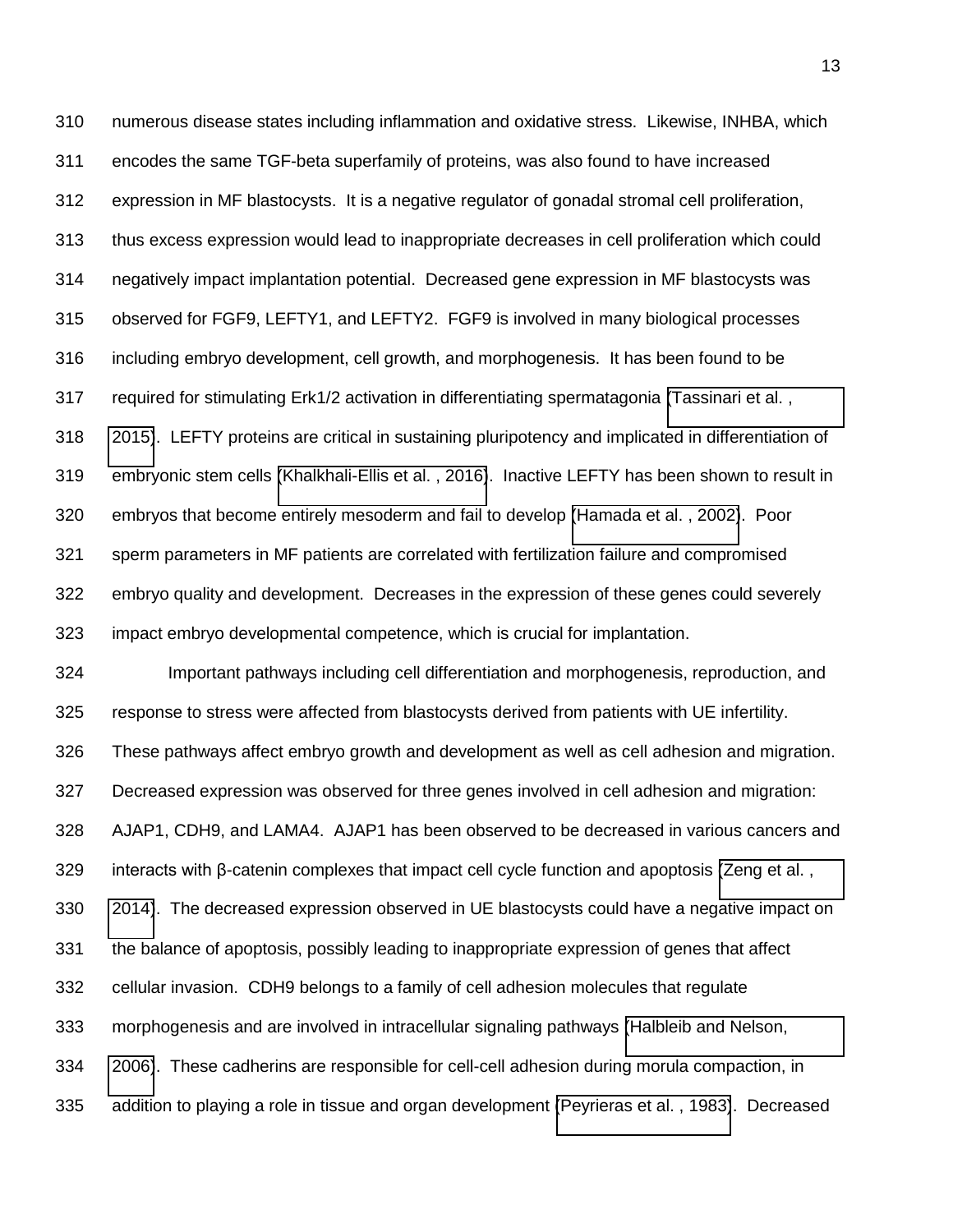expression would inhibit the ability of both early embryo development, as well as later fetal development in utero. LAMA4 is a laminin that mediates the attachment, migration, and organization of cells into organized tissues during embryonic development. Laminins are vital for organogenesis and have critical functions in several tissues including skin, muscle, and vasculature [\(Durbeej, 2010\)](#page-16-10). As the etiology of UE infertility is more ambiguous, many adverse outcomes are possible including poor embryo development and IVF failure. The decreased expressed observed in UE blastocysts could have significant consequences to embryo implantation and ongoing development.

 The similarities between all infertility groups included transcriptome alterations in signal tranducer activity, receptor binding, reproduction, cell adhesion, and response to stimulus. These biological and molecular processes are all inter-related and crucial to embryo development and implantation which are processes characterized by cells that proliferate, migrate, and attach. Receptors are generally transmembrane protein molecules that bind to signaling molecules in response to external stimuli. Once a receptor protein receives a signal, a series of biochemical reactions is initiated which conveys those signals across a cell, triggering changes in cell function or state, known as signal transduction. An example of this is Hedgehog (Hh) proteins which are expressed during vertebrate development. Hh signaling has been observed during embryonic development and has significance during the growth of reproductive tissues including the gonad and uterus [\(Walterhouse et al. , 2003\)](#page-19-7). Cellular adhesion, in which cells interact to attach to a surface, regulates signal transduction and is an essential process for embryo implantation into the uterus lining. It is therefore not surprising that all three infertility diagnoses shared blastocysts with transcriptome alterations in these important biological and molecular processes.

 The differences between each infertility group were more remarkable when studying their pathway analyses. Blastocysts from women with PCO were enriched for apoptosis. This is in concordance with data published showing that ovaries from women with PCO have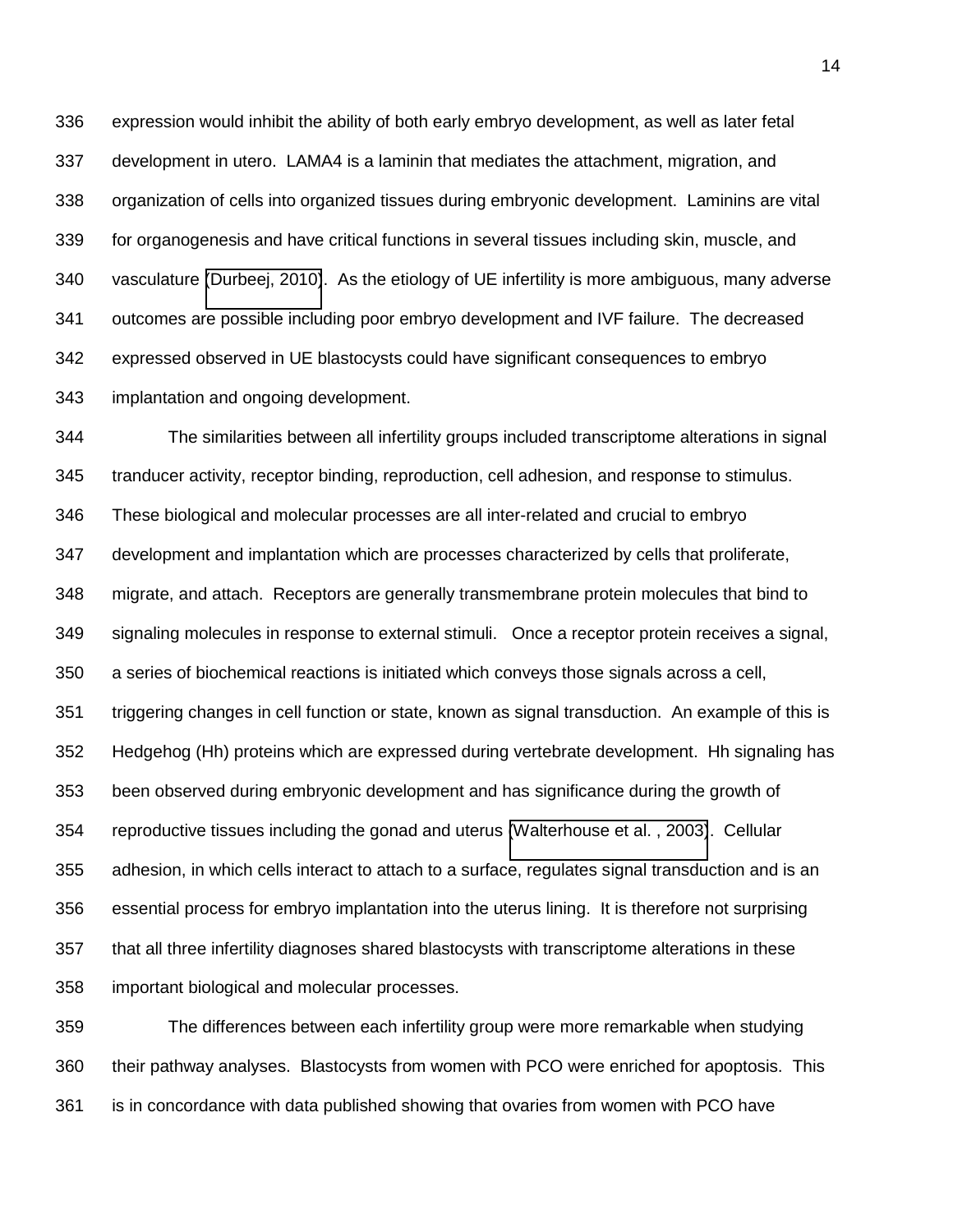abnormal apoptotic activity and folliculogenesis [\(Cai et al. , 2013\)](#page-15-3). On the other hand, signaling pathways from blastocysts with MF infertility were largely involved in cancer processes. Lian et al. also found that infertile men with maturation arrest had hyperactive germ cell proliferation as a result of the inhibition of tumor suppressor IRF1 by its microRNA, miR-383 [\(Lian et al. , 2010\)](#page-18-8). Interestingly, UE infertility was enriched for pathways involved in mTOR and adipocytokine signaling, both of which are related to various disease states. This could explain some of the difficulties in treating patients with unknown infertility as the cause of their reproductive deficiencies could be the result of anything ranging from environmental to unknown disease risk factors. For example, autoimmune disorders, such as lupus, have been shown to cause a woman's immune system to reject an embryo, thereby preventing implantation into the uterus [\(Mojarrad et al. , 2013\)](#page-18-9).

#### **Conclusions**

<span id="page-15-3"></span><span id="page-15-2"></span><span id="page-15-1"></span><span id="page-15-0"></span> This novel study suggests that underlying patient infertility diagnosis has an impact on the blastocyst transcriptome, modifying genes that may affect developmental competence and implantation outcomes. Ongoing research determining how transcription alterations are linked to inferior pregnancy outcomes for PCO, MF, and UE patients is crucial to improving IVF success. This is especially true for UE patients as a more defined infertility diagnosis could translate into more targeted clinical management. Understanding how different infertility etiologies contribute to embryo viability may also lead to the development of new laboratory and clinical therapies. An example of this type of clinical advancement is the endometrial receptivity array which identifies endometrial receptivity for patients with repeated implantation failure [\(Ruiz-Alonso et](#page-18-10)  [al. , 2013\)](#page-18-10). Further studies could lead to similar advancements including individualized embryo culture systems and custom stimulation and frozen embryo transfer protocols, thereby improving outcomes for these patients.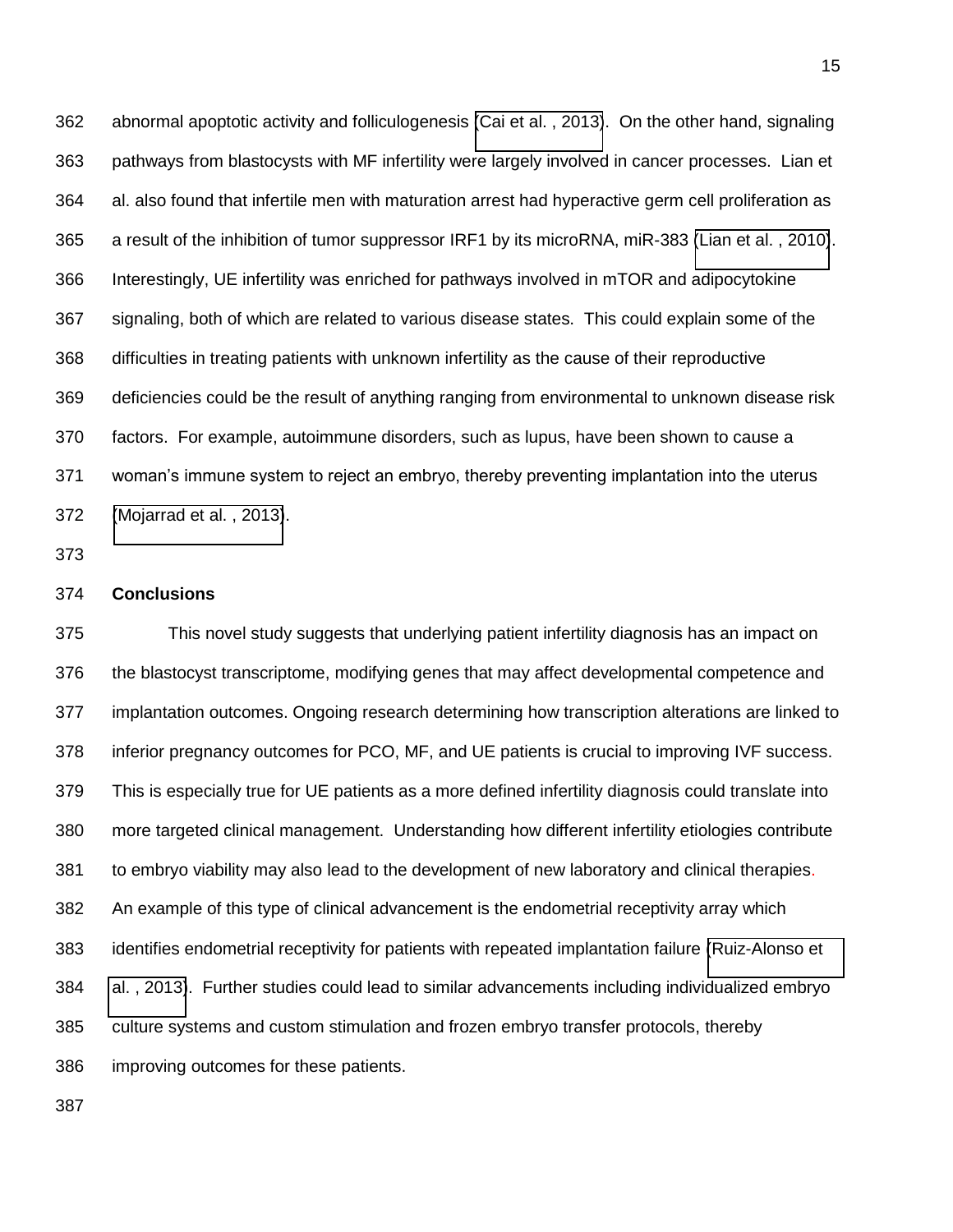<span id="page-16-1"></span>**Acknowledgements** 

We would like to acknowledge all the physicians and embryologists at the Colorado

<span id="page-16-10"></span>Center for Reproductive Medicine for their support in this study. We would also like to

<span id="page-16-4"></span>acknowledge Alyssa Patton for her assistance collecting material in this study.

#### **Authors' Roles**

<span id="page-16-2"></span>BRM performed all microarray and RT-qPCR experiments and analysis and took the

lead in preparing the manuscript. JCP collected all blastocyst samples for all experiments.

<span id="page-16-6"></span>DKG and WBS provided critical review of the manuscript. MKJ designed and oversaw the

completion of the study. All authors participated in the editing of the manuscript.

#### <span id="page-16-7"></span>**Conflict of Interest and Funding**

No conflict of interest or outside funding was provided.

<span id="page-16-0"></span>

#### **References**

- <span id="page-16-9"></span>Agarwal A, Mulgund A, Hamada A, Chyatte MR. A unique view on male infertility around the
- globe. Reproductive biology and endocrinology : RB&E 2015;**13**:37.
- <span id="page-16-8"></span>Blakeley P, Fogarty NM, Del Valle I, Wamaitha SE, Hu TX, Elder K, Snell P, Christie L, Robson
- P, Niakan KK. Defining the three cell lineages of the human blastocyst by single-cell RNA-seq.
- <span id="page-16-3"></span>Development 2015;**142**:3613.
- Cai L, Ma X, Liu S, Liu J, Wang W, Cui Y, Ding W, Mao Y, Chen H, Huang J et al. Effects of
- <span id="page-16-5"></span>upregulation of Hsp27 expression on oocyte development and maturation derived from
- polycystic ovary syndrome. PloS one 2013;**8**:e83402.
- Chaen T, Konno T, Egashira M, Bai R, Nomura N, Nomura S, Hirota Y, Sakurai T, Imakawa K.
- Estrogen-dependent uterine secretion of osteopontin activates blastocyst adhesion
- competence. PloS one 2012;**7**:e48933.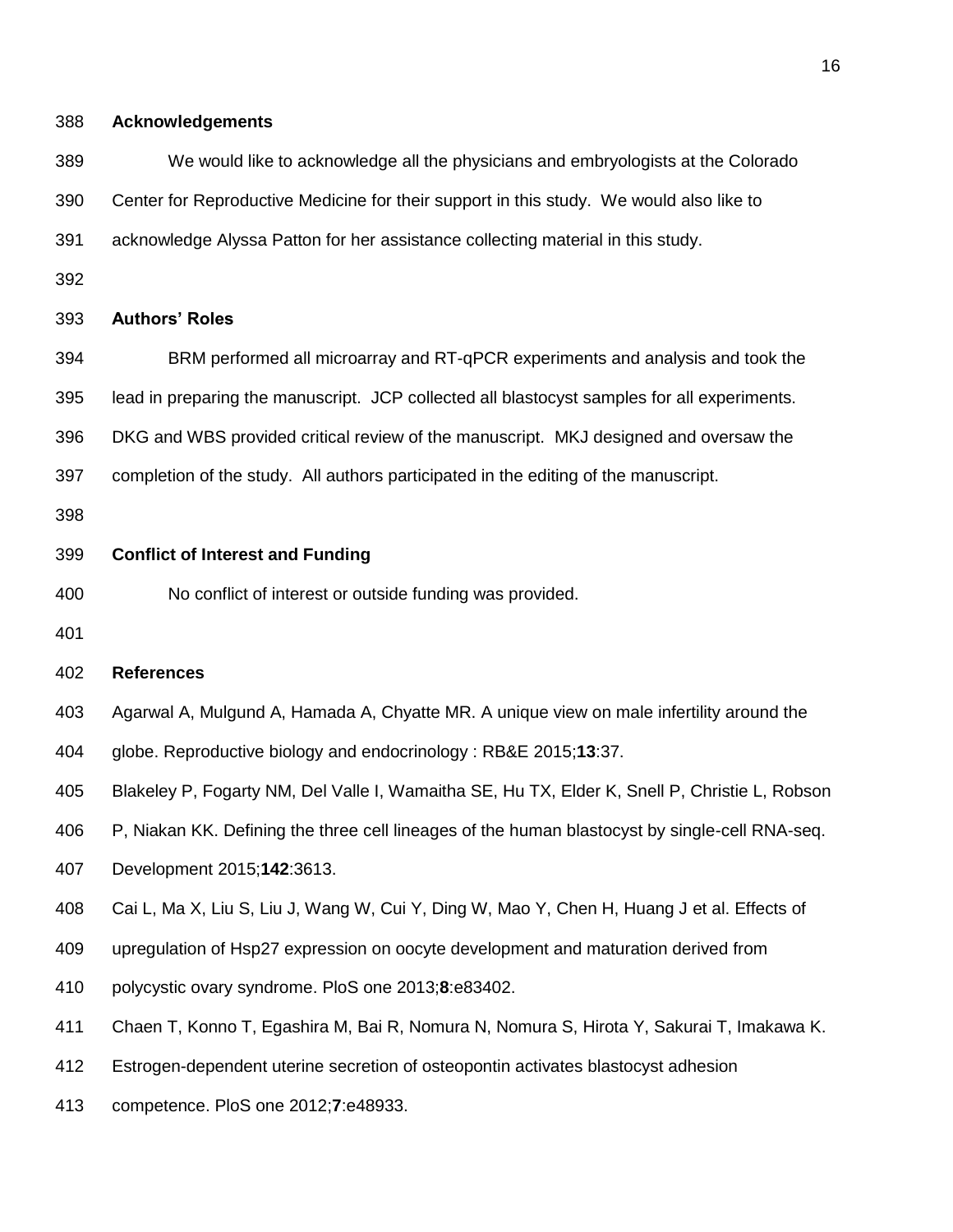- <span id="page-17-2"></span>Daniela Galliano AP. Potential Etiologies of Unexplained Infertility in Females. Unexplained
- Infertility. 2015. Springer Science, pp. 141-147.
- Durbeej M. Laminins. Cell Tissue Res 2010;**339**:259-268.
- <span id="page-17-3"></span>Fitzgerald JS, Poehlmann TG, Schleussner E, Markert UR. Trophoblast invasion: the role of
- intracellular cytokine signalling via signal transducer and activator of transcription 3 (STAT3).
- <span id="page-17-5"></span>Human reproduction update 2008;**14**:335-344.
- Fragouli E, Alfarawati S, Spath K, Jaroudi S, Sarasa J, Enciso M, Wells D. The origin and
- <span id="page-17-6"></span>impact of embryonic aneuploidy. Human genetics 2013;**132**:1001-1013.
- Gardner D, Schoolcraft W. In-vitro culture of human blastocysts. In Jansen R, Mortimer D (eds)
- Towards Reproductive Certainty: Fertility and Genetics Beyond 1999. 1999. Carnforth,
- <span id="page-17-9"></span>Parthenon Press, pp. 378-388.
- Guillemin Y, Lalle P, Gillet G, Guerin JF, Hamamah S, Aouacheria A. Oocytes and early
- embryos selectively express the survival factor BCL2L10. J Mol Med (Berl) 2009;**87**:923-940.
- <span id="page-17-1"></span>Guzick DS, Sullivan MW, Adamson GD, Cedars MI, Falk RJ, Peterson EP, Steinkampf MP.
- Efficacy of treatment for unexplained infertility. Fertility and sterility 1998;**70**:207-213.
- Halbleib JM, Nelson WJ. Cadherins in development: cell adhesion, sorting, and tissue
- <span id="page-17-0"></span>morphogenesis. Genes & development 2006;**20**:3199-3214.
- Hamada H, Meno C, Watanabe D, Saijoh Y. Establishment of vertebrate left-right asymmetry.
- <span id="page-17-7"></span>Nature reviews Genetics 2002;**3**:103-113.
- Hamatani T, Carter MG, Sharov AA, Ko MS. Dynamics of global gene expression changes
- <span id="page-17-4"></span>during mouse preimplantation development. Developmental cell 2004a;**6**:117-131.
- <span id="page-17-8"></span>Hamatani T, Daikoku T, Wang H, Matsumoto H, Carter MG, Ko MS, Dey SK. Global gene
- expression analysis identifies molecular pathways distinguishing blastocyst dormancy and
- activation. Proceedings of the National Academy of Sciences of the United States of America
- 2004b;**101**:10326-10331.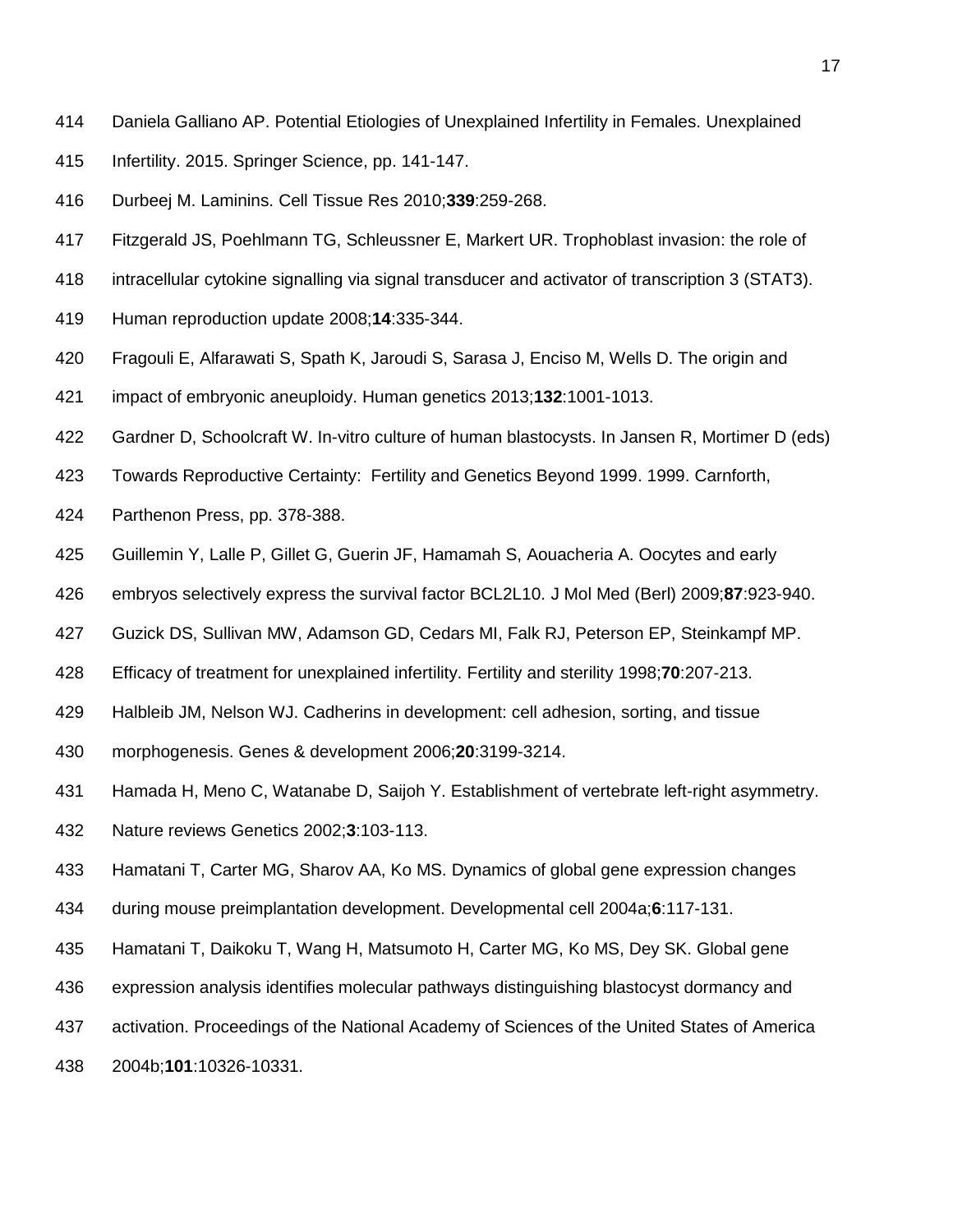<span id="page-18-8"></span>Hardy K, Robinson FM, Paraschos T, Wicks R, Franks S, Winston RM. Normal development

and metabolic activity of preimplantation embryos in vitro from patients with polycystic ovaries.

Human reproduction 1995;**10**:2125-2135.

- <span id="page-18-4"></span>Janny L, Menezo YJ. Evidence for a strong paternal effect on human preimplantation embryo
- development and blastocyst formation. Molecular reproduction and development 1994;**38**:36-42.
- <span id="page-18-9"></span>Jones GM, Cram DS, Song B, Kokkali G, Pantos K, Trounson AO. Novel strategy with potential
- to identify developmentally competent IVF blastocysts. Hum Reprod 2008;**23**:1748-1759.
- <span id="page-18-3"></span>Katz-Jaffe MG, McCallie BR, Janesch A, Filipovits JA, Schoolcraft WB, Gardner DK. Blastocysts
- 447 from patients with polycystic ovaries exhibit altered transcriptome and secretome. Reproductive
- <span id="page-18-6"></span>biomedicine online 2010;**21**:520-526.
- Khalkhali-Ellis Z, Galat V, Galat Y, Gilgur A, Seftor EA, Hendrix MJ. Lefty Glycoproteins in
- Human Embryonic Stem Cells: Extracellular Delivery Route and Posttranslational Modification in
- <span id="page-18-5"></span>Differentiation. Stem Cells Dev 2016.
- Koivunen R, Laatikainen T, Tomas C, Huhtaniemi I, Tapanainen J, Martikainen H. The
- <span id="page-18-7"></span>prevalence of polycystic ovaries in healthy women. Acta Obstet Gynecol Scand 1999;**78**:137-
- 141.
- Krishnan A, Muthusami S. Hormonal alterations in PCOS and its influence on bone metabolism.
- <span id="page-18-1"></span>J Endocrinol 2017;**232**:R99-R113.
- Kuwayama M. Highly efficient vitrification for cryopreservation of human oocytes and embryos:
- <span id="page-18-2"></span>the Cryotop method. Theriogenology 2007;**67**:73-80.
- Latham KE, Schultz RM. Embryonic genome activation. Front Biosci 2001;**6**:D748-759.
- <span id="page-18-0"></span>Le Masson F, Christians E. HSFs and regulation of Hsp70.1 (Hspa1b) in oocytes and
- preimplantation embryos: new insights brought by transgenic and knockout mouse models. Cell
- <span id="page-18-10"></span>stress & chaperones 2011;**16**:275-285.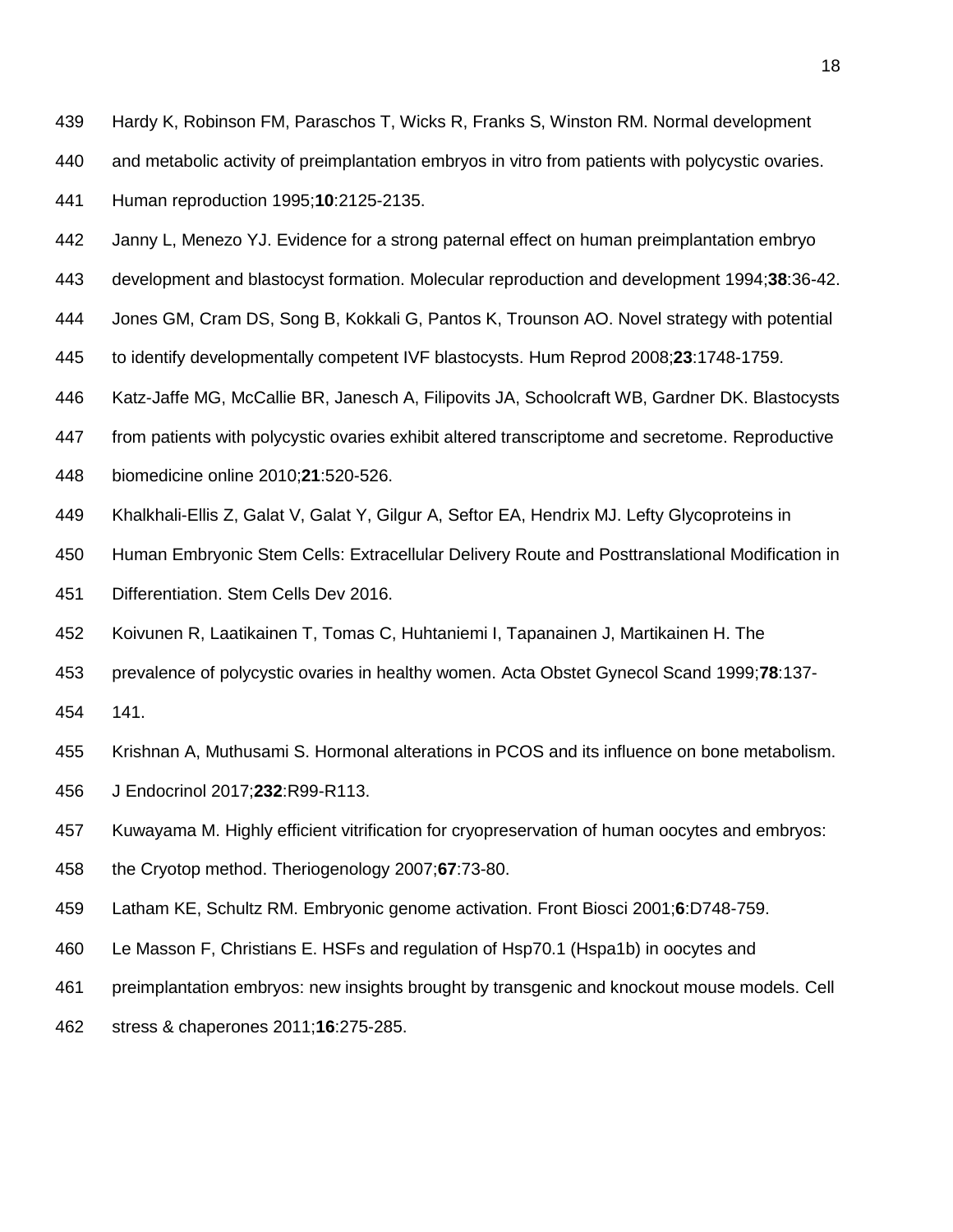- Lian J, Tian H, Liu L, Zhang XS, Li WQ, Deng YM, Yao GD, Yin MM, Sun F. Downregulation of
- microRNA-383 is associated with male infertility and promotes testicular embryonal carcinoma
- <span id="page-19-0"></span>cell proliferation by targeting IRF1. Cell Death Dis 2010;**1**:e94.
- Miravet-Valenciano JA, Rincon-Bertolin A, Vilella F, Simon C. Understanding and improving
- <span id="page-19-5"></span>endometrial receptivity. Current opinion in obstetrics & gynecology 2015;**27**:187-192.
- Mojarrad M, Hassanzadeh-Nazarabadi M, Tafazoli N. Polymorphism of genes and implantation
- failure. Int J Mol Cell Med 2013;**2**:1-8.
- <span id="page-19-1"></span>Niakan KK, Han J, Pedersen RA, Simon C, Pera RA. Human pre-implantation embryo
- development. Development 2012;**139**:829-841.
- Pan X, Kong D, Liu L, Gao F, Zhang X, Tang B, Li Z. Development block of golden hamster
- <span id="page-19-7"></span>ICSI embryos is associated with decreased expression of HDAC1, HSPA1A and MYC. Cell
- biology international 2014;**38**:1280-1290.
- <span id="page-19-2"></span>Parks JC, McCallie BR, Janesch AM, Schoolcraft WB, Katz-Jaffe MG. Blastocyst gene
- expression correlates with implantation potential. Fertility and sterility 2011;**95**:1367-1372.
- Peyrieras N, Hyafil F, Louvard D, Ploegh HL, Jacob F. Uvomorulin: a nonintegral membrane
- <span id="page-19-4"></span>protein of early mouse embryo. Proceedings of the National Academy of Sciences of the United
- States of America 1983;**80**:6274-6277.
- Practice Committee of the American Society for Reproductive M. Effectiveness and treatment
- <span id="page-19-3"></span>for unexplained infertility. Fertility and sterility 2006;**86**:S111-114.
- <span id="page-19-6"></span> Quaas A, Dokras A. Diagnosis and treatment of unexplained infertility. Rev Obstet Gynecol 2008;**1**:69-76.
- Ron-el R, Nachum H, Herman A, Golan A, Caspi E, Soffer Y. Delayed fertilization and poor
- embryonic development associated with impaired semen quality. Fertility and sterility
- 1991;**55**:338-344.
- Ruiz-Alonso M, Blesa D, Diaz-Gimeno P, Gomez E, Fernandez-Sanchez M, Carranza F,
- Carrera J, Vilella F, Pellicer A, Simon C. The endometrial receptivity array for diagnosis and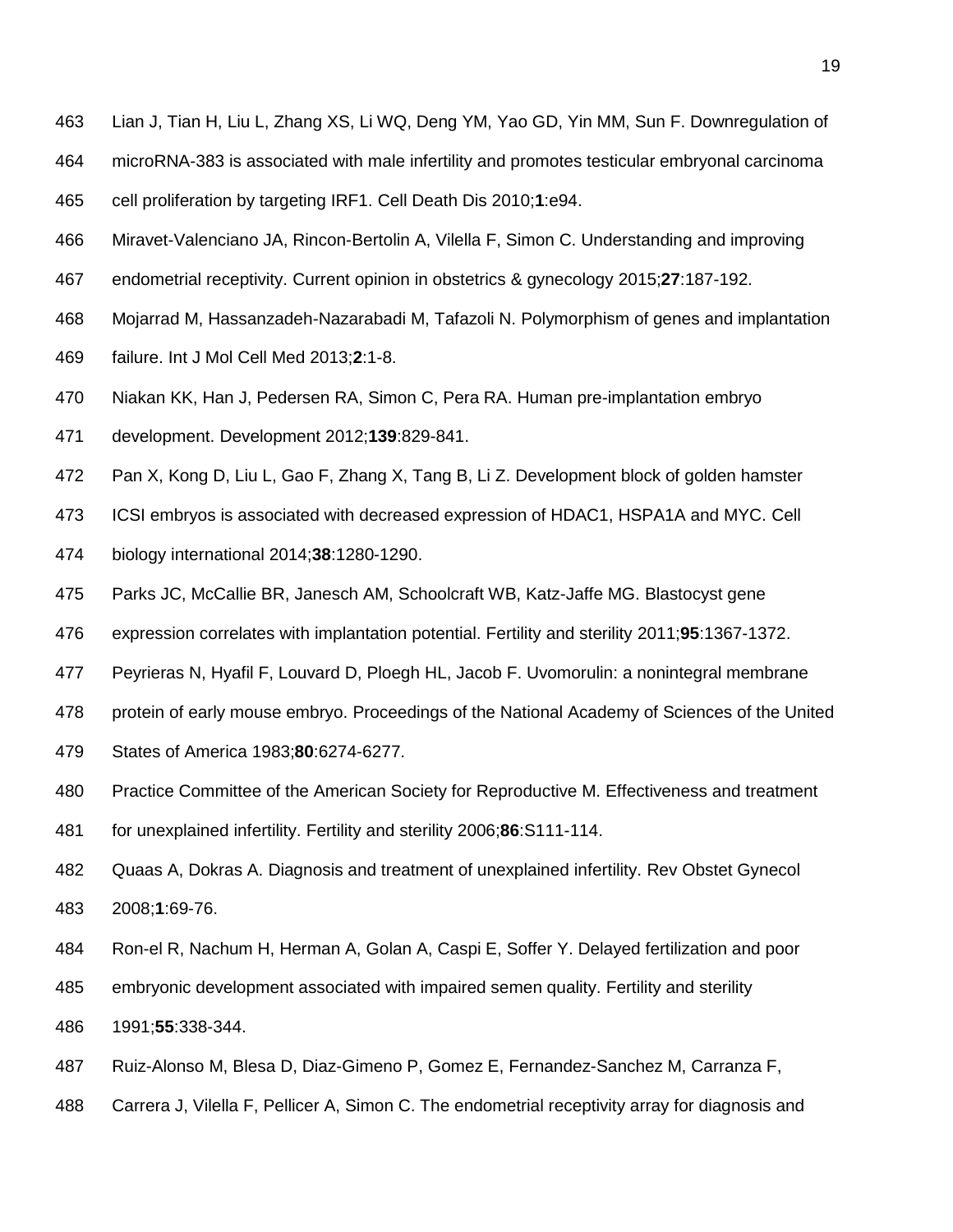- personalized embryo transfer as a treatment for patients with repeated implantation failure.
- Fertility and sterility 2013;**100**:818-824.
- Sirmans SM, Pate KA. Epidemiology, diagnosis, and management of polycystic ovary
- syndrome. Clin Epidemiol 2013;**6**:1-13.
- Tassinari V, Campolo F, Cesarini V, Todaro F, Dolci S, Rossi P. Fgf9 inhibition of meiotic
- differentiation in spermatogonia is mediated by Erk-dependent activation of Nodal-Smad2/3
- signaling and is antagonized by Kit Ligand. Cell Death Dis 2015;**6**:e1688.
- Veeck LL, Bodine R, Clarke RN, Berrios R, Libraro J, Moschini RM, Zaninovic N, Rosenwaks Z.
- High pregnancy rates can be achieved after freezing and thawing human blastocysts. Fertility
- and sterility 2004;**82**:1418-1427.
- Walterhouse DO, Lamm ML, Villavicencio E, Iannaccone PM. Emerging roles for hedgehog-
- patched-Gli signal transduction in reproduction. Biology of reproduction 2003;**69**:8-14.
- Wang XX, Wei JZ, Jiao J, Jiang SY, Yu DH, Li D. Genome-wide DNA methylation and gene
- expression patterns provide insight into polycystic ovary syndrome development. Oncotarget
- 2014;**5**:6603-6610.
- Wood JR, Dumesic DA, Abbott DH, Strauss JF, 3rd. Molecular abnormalities in oocytes from
- women with polycystic ovary syndrome revealed by microarray analysis. J Clin Endocrinol
- Metab 2007;**92**:705-713.
- Yan C, Lu D, Hai T, Boyd DD. Activating transcription factor 3, a stress sensor, activates p53 by blocking its ubiquitination. The EMBO journal 2005;**24**:2425-2435.
- Zeng L, Fee BE, Rivas MV, Lin J, Adamson DC. Adherens junctional associated protein-1: a novel 1p36 tumor suppressor candidate in gliomas (Review). International journal of oncology 2014;**45**:13-17.
-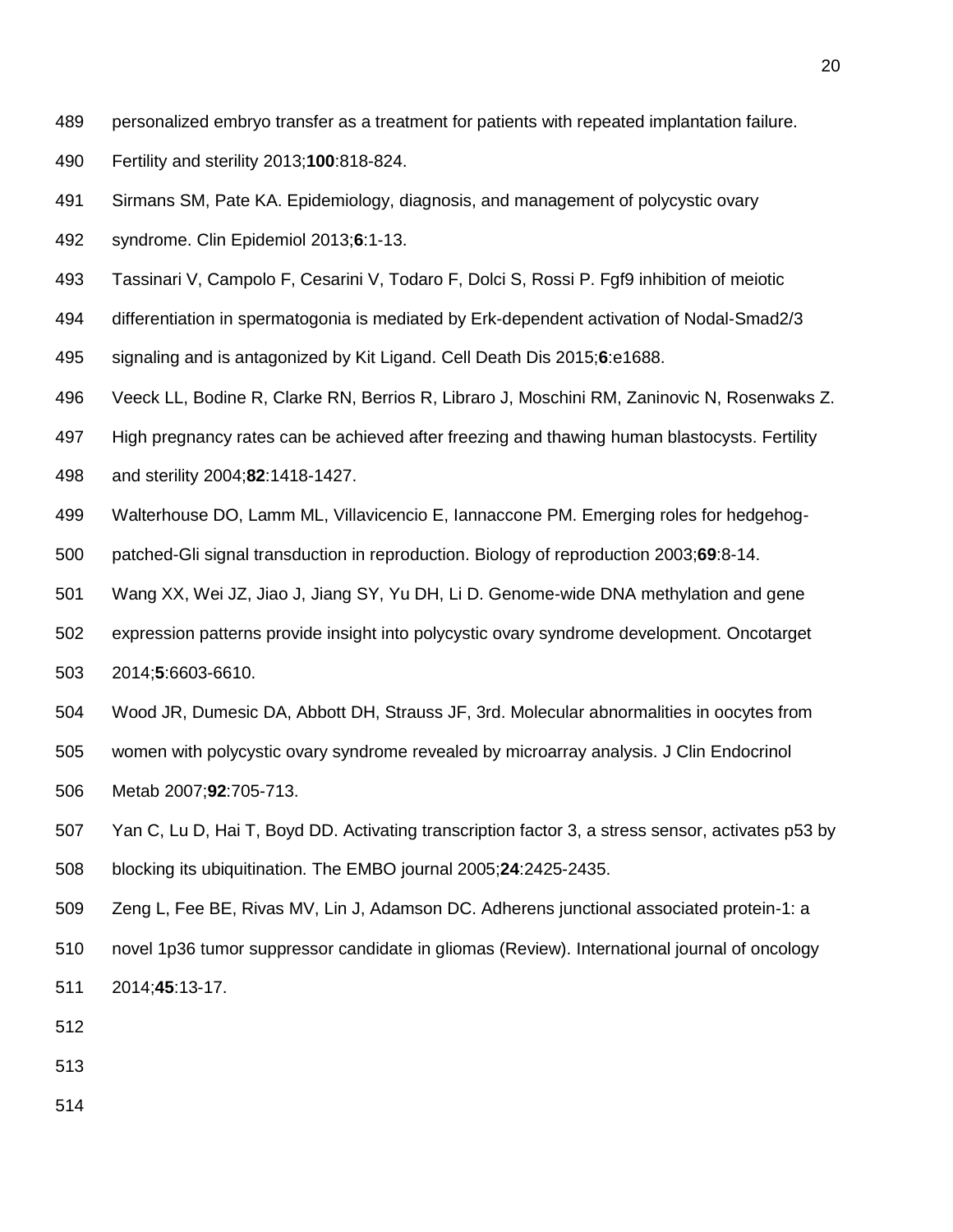## 515 **Table I. Significantly altered transcripts and pathways associated with specific infertility**

### 516 **diagnoses**

## 517

| Infertility<br><b>Diagnosis</b> | # 1 Genes<br>$(P<0.05; >2-fold)$ | # $\downarrow$ Genes<br>$(P<0.05; >2-fold)$ | <b>Enriched Pathways</b><br>$(P<0.05; >2-fold)$                                                                              |
|---------------------------------|----------------------------------|---------------------------------------------|------------------------------------------------------------------------------------------------------------------------------|
| <b>PCO</b>                      | 647                              | 222                                         | p53 signaling, TGF-beta signaling, apoptosis, histidine<br>metabolism                                                        |
| MF                              | 143                              | 205                                         | TGF-beta signaling, ErbB signaling, GnRH signaling, B cell<br>receptor signaling                                             |
| <b>UE</b>                       | 305                              | 168                                         | mTOR signaling, autoimmune thyroid disease, systemic<br>lupus erythematosus, Type I diabetes, and adipocytokine<br>signaling |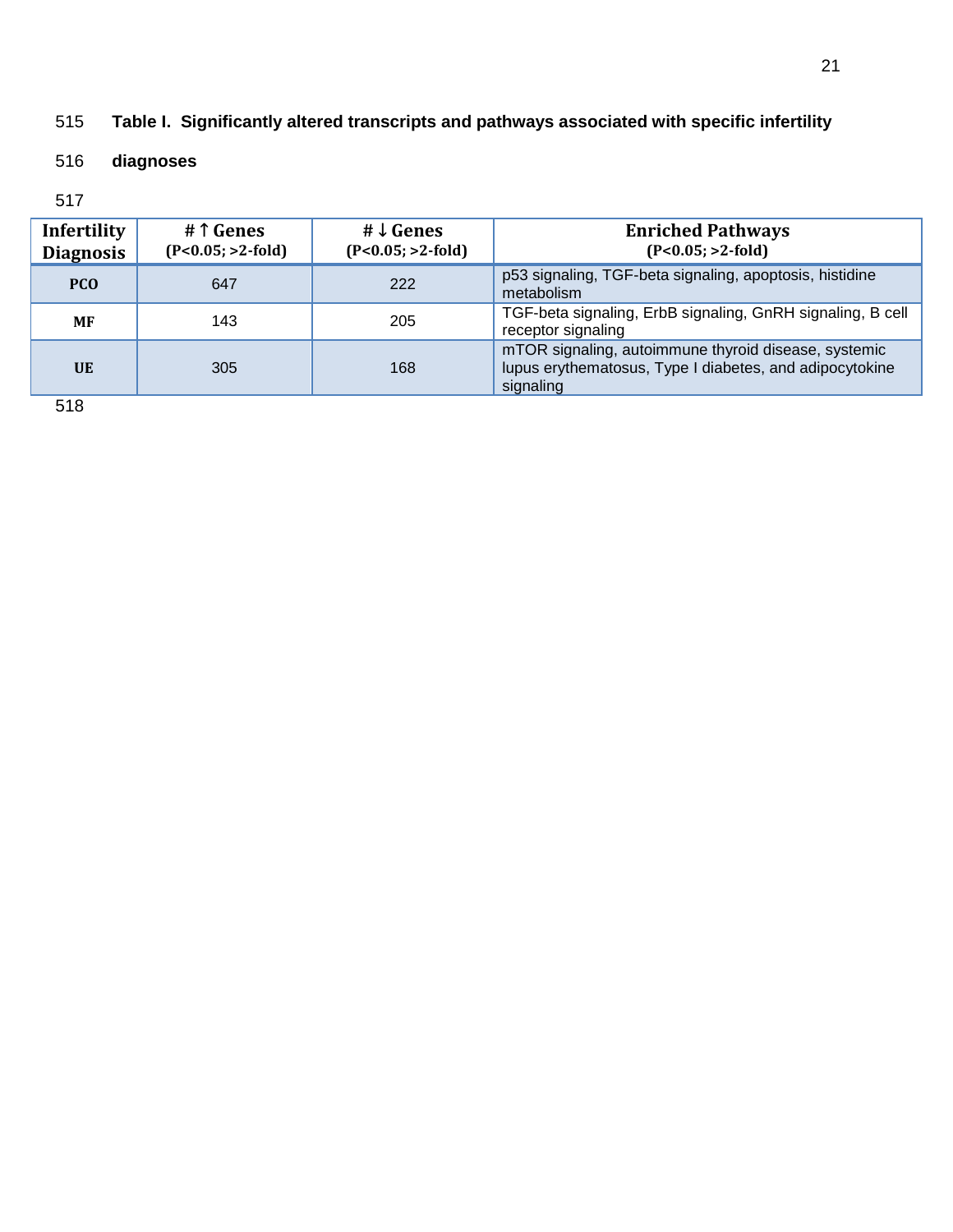**Figure 1.** Differential transcriptome profiles based on infertility diagnosis. Human blastocyst transcriptomes from unexplained infertility (UE) (lanes 1 and 2), polycystic ovaries (PCO) (lanes 3 and 4), male factor (MF) (lanes 5 and 6) and control (lanes 7 and 8). Unsupervised hierarchical clustering clearly separated the transcriptomes of the four groups, with the most significant variation in gene expression observed for the PCO group.

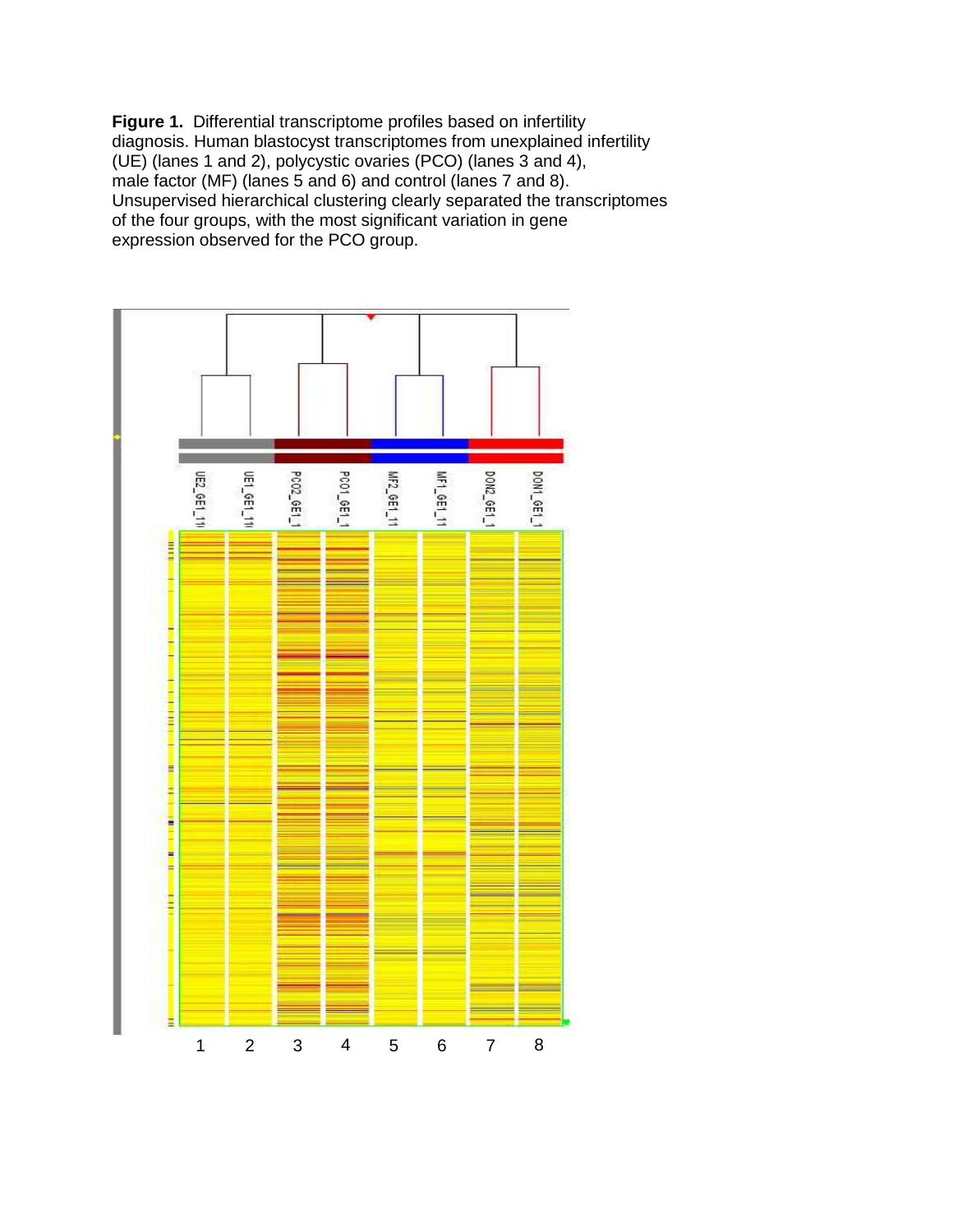**Figure 2.** Venn diagram depicting gene overlap of differentially expressed transcripts between the infertility diagnoses groups. P < 0.05; >2-fold; one-way ANOVA and unpaired t-test with Benjamini– Hochberg correction. N = 1385 genes.

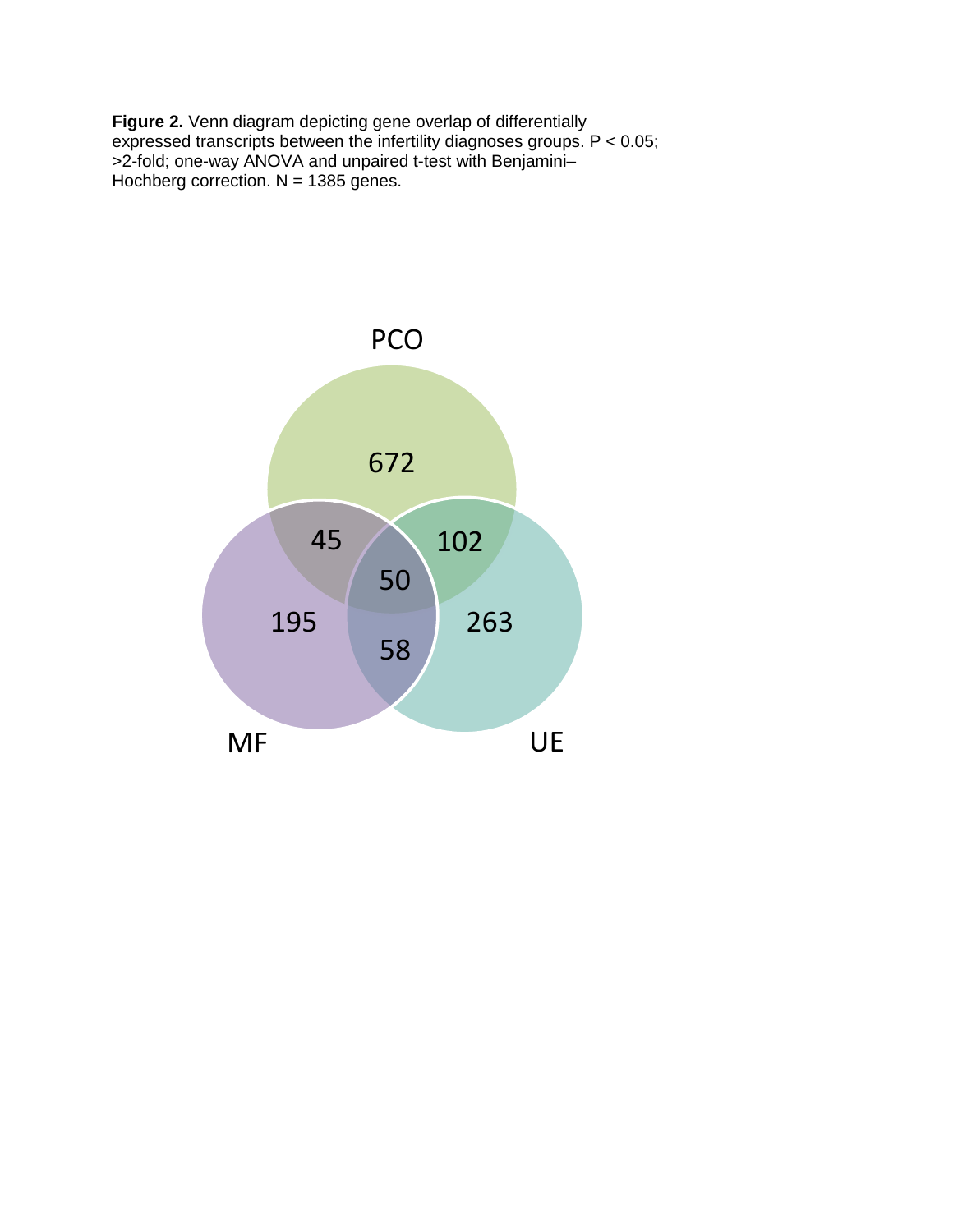**Figure 3.** Altered expression of genes involved in apoptosis and stress response in PCO blastocysts. Quantitative PCR (qPCR) was performed to validate expression levels of activating transcription factor 3 (ATF3), BCL2 like 10 (BCL2L10) and heat shock protein family A members 1A and 1B (HSPA1A and HSPA1B) in donor control and PCO blastocysts with peptidylprolyl isomerase A (PPIA) transcription as the constant internal reference gene. A significant increase in ATF3 expression was observed, while BCL2L10, HSPA1A and HSPA1B displayed significantly lower expression in PCO blastocysts, compared to donor controls; \*P < 0.05; pair-wise fixed reallocation randomization test.

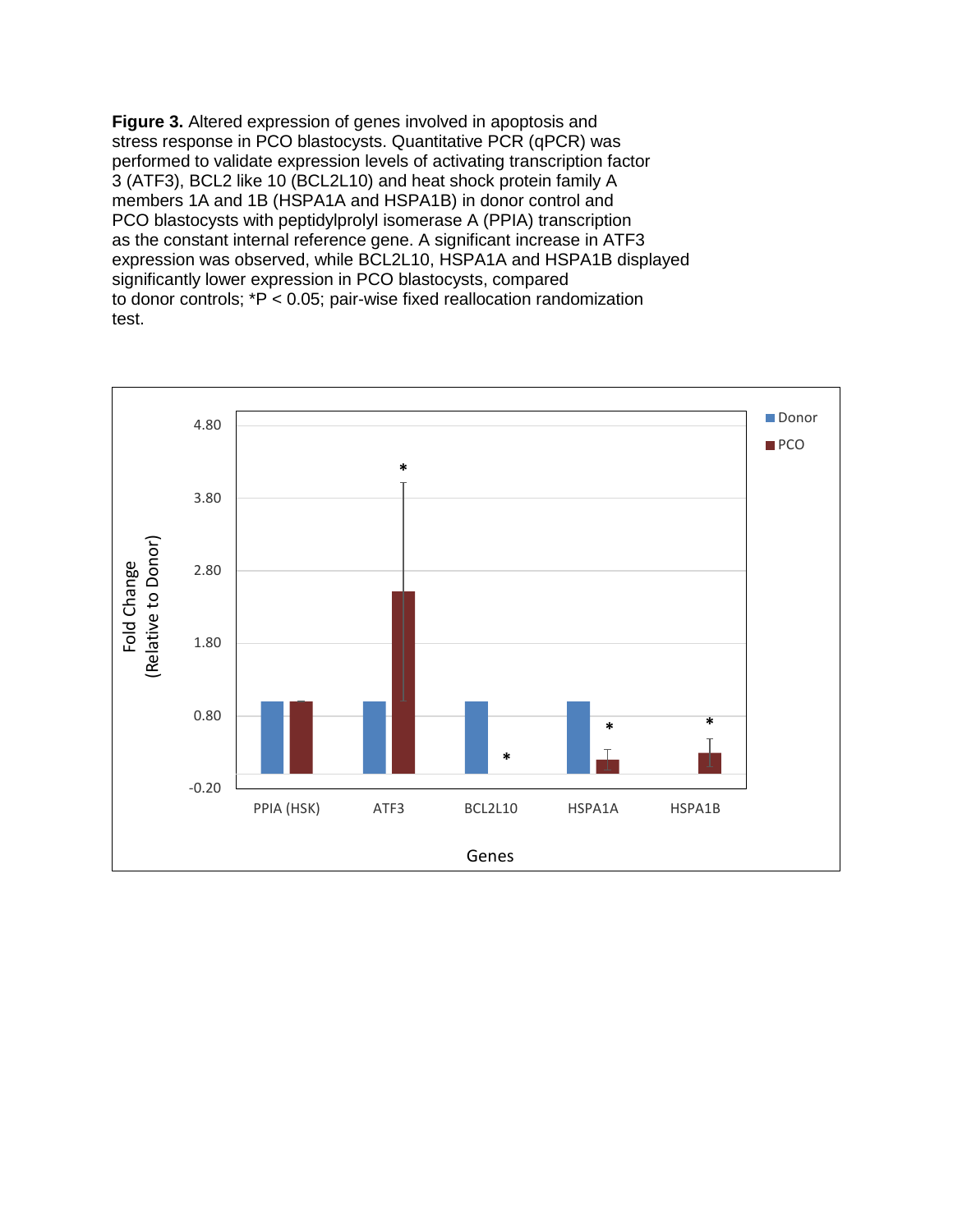**Figure 4.** Altered expression of genes involved in cell growth and differentiation in MF blastocysts. qPCR was performed to validate expression levels of growth differentiation factor 15 (GDF15), inhibin beta A subunit (INHBA), fibroblast growth factor 9 (FGF9) and leftright determination factors 1 and 2 (LEFTY1 and LEFTY2) in donor control and MF blastocysts with GAPDH transcription as the constant internal reference gene. (A) Expression of FGF9, LEFTY1 and LEFTY2 was significantly lower and (B) GDF15 and INHBA significantly higher in MF blastocysts compared to donor controls; \*P < 0.05; pair-wise fixed reallocation randomization test.



**A)**



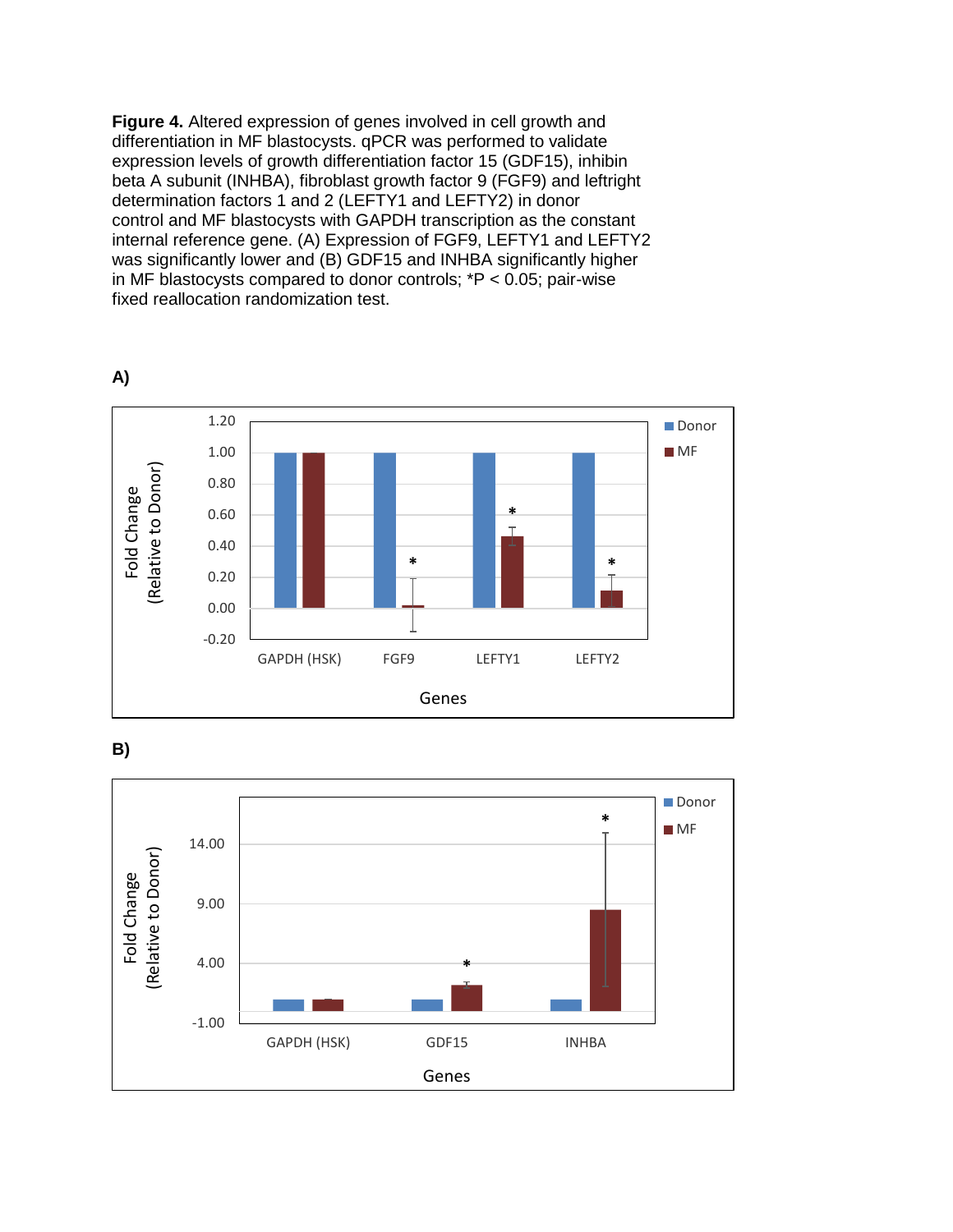**Figure 5.** Altered expression of genes involved in cell adhesion and migration in UE blastocysts. qPCR was performed to validate expression levels of adherens junctions associated protein 1 (AJAP1), cadherin 9 (CDH9) and laminin subunit alpha 4 (LAMA4) in donor control and UE blastocysts with GAPDH transcription as the constant internal reference gene. All three genes were significantly decreased in expression in UE blastocysts compared to donor controls;  $*P < 0.05$ ; pairwise fixed reallocation randomization test.